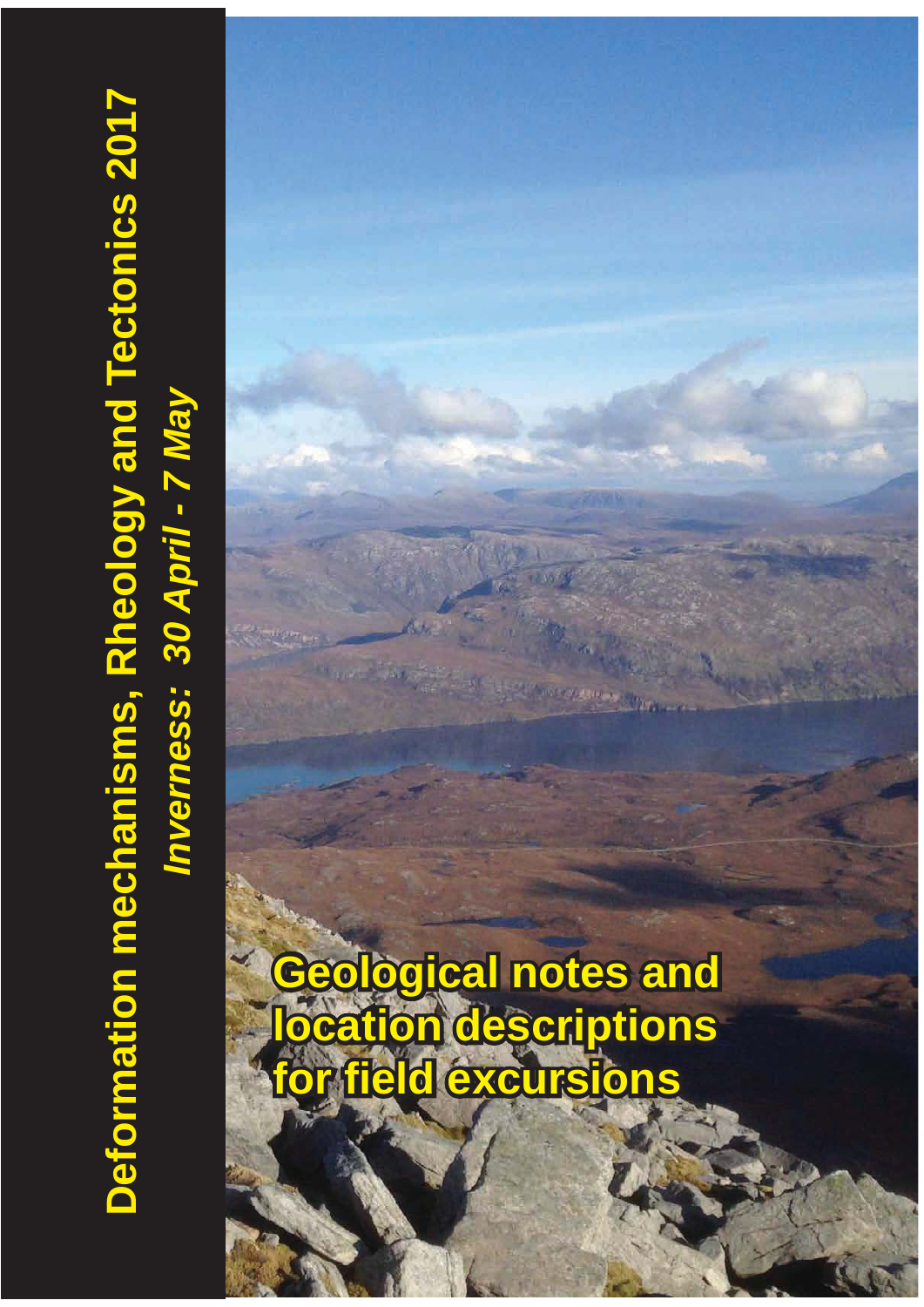## *Geological notes\**

The crustal evolution and geology of NW Scotland can be considered with reference to the Palaeozoic Caledonian orogeny. This major episode of crustal reworking was associated with the formation of a North Atlantic Craton – suturing the Proterozoic and older crustal blocks of Laurentian and Baltica (together with Avalonia, further south). NW Scotland contains part of the western margin of this orogen (or at least its more intense parts), a tectonic feature termed the Moine Thrust Belt. The foreland to the thrust belt preserves much older geology, exhumed from up to 35-40km depth, that give insight to processes that form, rework and reassemble the continental crust. The Caledonian rocks allow us to follow a transect from exhumed middle crustal sections within the orogen out into the foreland. Collectively these outcrops provide arrays of analogues for crustal geology and deformation structures, and we can use these to promote discussion of their geophysical characteristics when targeted in situ. However, the Caledonian crust, together with its foreland, has seen later deformation associated with the formation of sedimentary basins, chiefly in the immediate offshore. We can also access basin faults and examine not only their individual characteristics but also debate how they may have been influenced by pre-existing structures.

### **Pre-Caledonian geology**

### The Lewisian.

The Lewisian forms the oldest basement to the British Isles and has classic Laurentian geology. The key geological markers in the field used to build up a sequence of geological events are a suite of NW-SE-trending metabasic sheets – the Scourie dykes. The age of these intrusions has been controversial but it now seems clear that they were intruded over perhaps a 400 million year period, ending about 2000 million years ago. Where these retain undeformed intrusive relationships we are seeing into a pre-dyke history. Such relationships are found through the core of the Lewisian outcrop on mainland Scotland, defining the socalled Central Block, centred on western Assynt. Current understanding suggests this became a broadly stable part of the continental crust by about 2600 million years ago. Most of the rocks are banded grey gneisses, generally thought to be the deformed and metamorphosed equivalent of extensive plutons. There are thin strips of material that are thought to be of metasedimentary origin. Some of these may represent the material into which the early plutons were intruded. However intense deformation (the "Badcallian") has obliterated all the evidence of this. But what is clear is that the early history of the Lewisian is one of growing continental crust – the growth caused by the repeated injection of magma. The most likely place for this to have happened is above a subduction zone, either as part of a volcanic island arc (e.g. like modern-day Japan) or in an Andean setting. The chemistry of the Lewisian gneisses is in broad agreement with this tectonic model for their origin. The oldest material probably dates from about 3 billion years ago with extensive deformation happening at about 2750 million years ago (an episode called the "Badcallian"). The associated metamorphism was under granulite facies conditions (11-15 kbar, 950-1000 C). This equates to depths of 35-50 km – (over the normal thickness of continental crust). So the Lewisian tells a story of ancient crustal growth and thickening.

The Badcallian gneisses are intruded by widespread NW-SE trending Scourie dykes. In the Central Block these dykes preserve igneous textures – although commonly they contain granulite-facies metamorphic minerals. Elsewhere the dykes have been metamorphosed into amphibolites.

Outside the Central Block, and along some key shear zones within it, large tracts of gneisses with Scourie dykes have been strongly deformed and metamorphosed. In general the metamorphic grade is lower than within the Central Block, characterised by amphibolite facies. In places the redeformed gneisses are invaded by granitic intrusions including coarsegrained pegmatites. It is worth noting however that most of these appear to have been produced by melting pre-existing continental crust. So these late intrusions represent a remobilisation of existing material rather than true growth of new crust. All this activity of deformation, metamorphism and magmatism is generally termed the Laxfordian. The best estimates at present suggest that this happened around 1800-1600 million years ago.

*\*These notes are modified from the guidebook to the post-conference field excursion for Seismix 2016 – in turn based on material put together for other field excursions including for the 2007 Continental Tectonics (Peach & Horne) meeting. They should be read in conjunction with the main DRT2017 field guides (for illustrations).*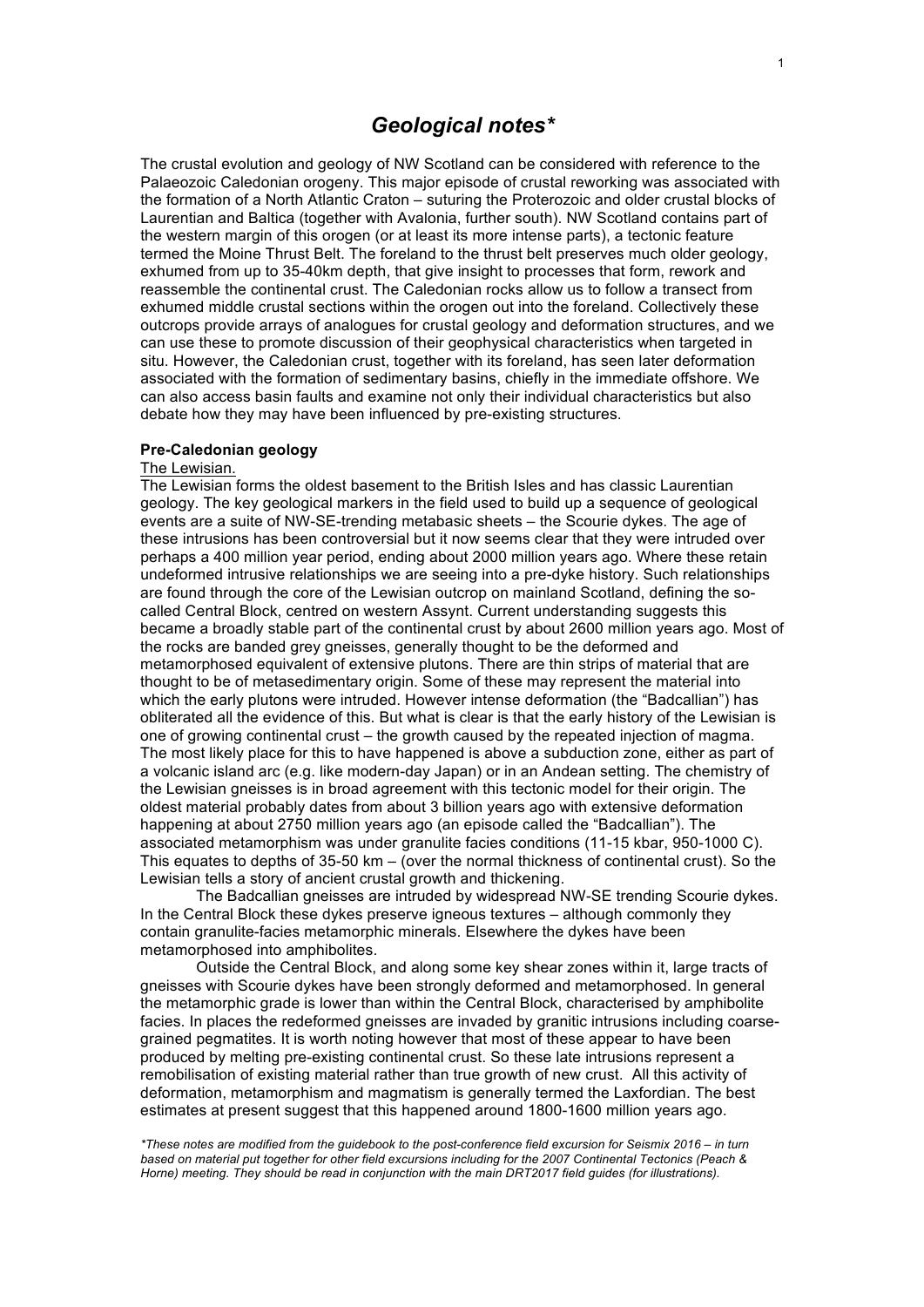The Central Block, marked by broadly undeformed Scourie dykes, ends at Laxford Bridge in Sutherland. To the north of here dykes and host gneisses are deformed, generally strongly, so that early structures are smeared out. This Laxfordian deformation and its boundary with the Central Block (the "Laxford Front") are generally interpreted as a major zone of crustal reworking of Central Block rocks. However, modern geochemical studies suggest that the two sets of gneisses were derived from continental crust of distinctly different age. Furthermore the northern units contain not a trace of the granulite facies metamorphism that characterises the Central Block. So perhaps the intense shearing relates to displacements that have brought together distinct crustal units. It is interesting to note that almost all the shearing has been taken up by the northern gneisses with little happening to the Central Block. Perhaps this reflects the difficulty of deforming dry granulite rather than hydrated amphibolites – the distribution of Laxfordian deformation being preconditioned by the pre-existing crustal geology.

Note that the southern limit of the Central Block is more complex than at Laxford, but is still marked by a transition into deformed Scourie dykes and host gneisses. In the south there are indications that at least some of the reworking of presumed Central Block material occurred during the emplacement of part of the Scourie dykes, a deformation phase termed the "Inverian". Recent studies have suggested that the Laxford Shear Zone also contains relict Inverian structures, perhaps indicating a polyphase history.

### The Torridonian

Suilven, Cul Mor, Cul Beag, Canisp, Coigach and Quinag – all these "mini-mountains" of Assynt are formed from pebbly sandstones - the Neoproterozoic Torridonian rocks. These are the oldest sedimentary rocks in the British Isles, deposited upon the Lewisian and preserved in the Caledonian foreland of NW Scotland. They tell of the erosion of long-gone mountain ranges and of ancient landscapes. Back in the middle  $19<sup>th</sup>$  century the Torridonian was considered to be of Cambrian age. We now know it to be significantly older – indeed they are different ages. Grouping these sediments together as the Torridonian is itself misleading. In fact there are of at least two distinct packages of sediment. The main sequence is called the Torridon Group that attains an estimated thickness in excess of 6 km. This is dated at around 1000 Ma. The lower part of this Group (the Applecross Formation, named after its type area in Wester Ross) is the classical pebbly sandstone that forms the cliffs and scarps of those great hills. It is chiefly a thick fluvial sequence that was derived from an unroofing Grenvillian and other uplifted orogenic terranes that once lay to the west on the Rodinian supercontinent. But beneath the Torridon Group there are older sedimentary rocks, classically (if erroneously) lumped in with the rest of the Torridonian. This is called the Stoer Group, now dated as 1200- 1100 Ma. The Stoer reaches thicknesses in excess of 3 km and, unlike the Torridon Group sediments, was derived from the underlying Lewisian basement. The basin-forming mechanisms that allowed these thick successions to accumulate, and be preserved, are largely unknown. Most workers consider the Stoer Group to be a syn-rift basin sequence. There are no such indications for the Torridon Group. Modern research suggests that it accumulated in a foredeep to the Grenville orogeny and as such it correlates with other Neoproterozoic succesions in the modern North Atlantic region.

### The Moine

The Moine comprises a supergroup of Neoroterozoic metasediments, chiefly metasandstones (psammites) with sporadic shales (pelites), considered to be shallow-marine or fluviatile. They were deposited across Lewisianoid basement which now form inliers within the main Moine outcrop. The depositional age of the Moine is bracketed by detrital zircon ages (c 950 Ma) and a suite of intrusions (c 870 Ma). The Moine Supergroup is divided into three separate groups (Morar, Glenfinnan, Loch Eil) but these distinctions need not concern us here. The depositional thickness of the Moine is very uncertain because of the intensity of subsequent deformation but probably exceeded 4-5km. The Morar is a candidate lateral equivalent to the Torridon Group (see Krabbendam et al. 2017 for references).

The Moine has been intruded by various igneous rocks. These include basic sheets, dated at around 800-875 Ma, and suites of pegmatitic granites dated at 820-780 Ma). These intrusion events are linked to a Neoproterozoic tectonic episode termed the Knoydartian. This somewhat enigmatic event is also associated with amphibolite-facies metamorphism at garnet growth (dated using Sm-Nd at around 830Ma) and ductile deformation.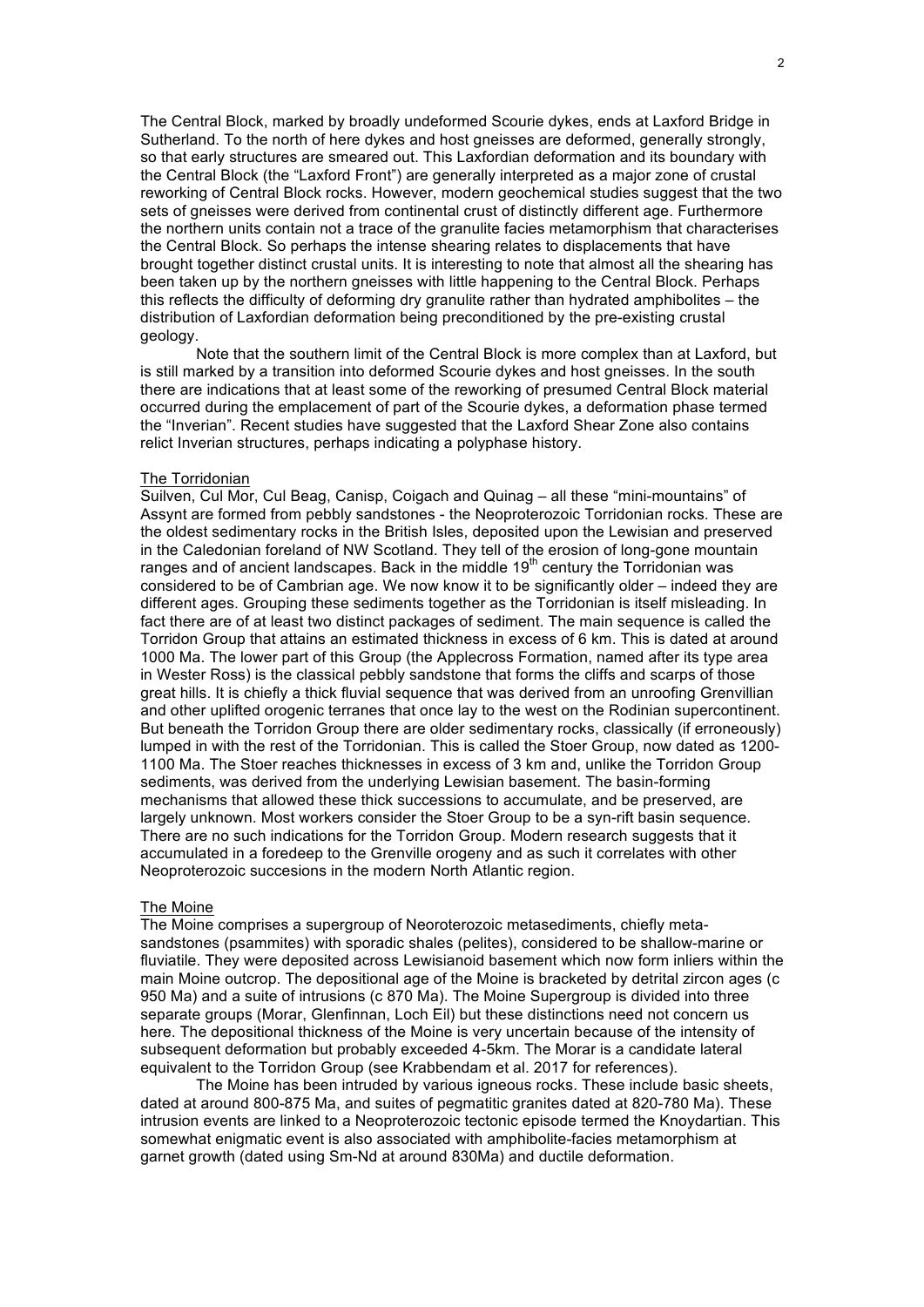### Cambro-Ordovician

Regionally the Precambrian rocks of the Caledonian foreland (i.e. Lewisian and Torridonian) are capped by a remarkably planar unconformity which underlies a surprisingly layer-cake succession of Cambro-Ordovician sedimentary rocks. It may be simplified into three distinctive units. The oldest is represented by about 150 m of quartzites (the Eriboll Sandstone Formation), the middle one is a highly differentiated collection of sands, silts, muds (Fucoid Beds Member) and clean quartzites (Saltarella Grit Member: collectively the An t-Sron Formation), and the upper one is a thick (over 1500 m) succession of carbonate rocks (the Durness Group). These units are readily identified, commonly from a great distance, allowing exceptionally complex tectonic interleavings to be unravelled by field geologists. They also provide exposures of thrust and fold structures of unrivalled clarity. The *Skolithos* trace fossils (Pipe Rock Member) in the Eriboll Sandstone Formation are ideal strain markers and have played a key role in the understanding of strain patterns. The Cambro-Ordovician strata presumably represent a regional post-rift steers-head to extensional basins developed to the SE.

### **Caledonian**

Once viewed as a single orogenic "event", with the increased availability of radiometric age determinations, the Caledonian orogeny in NW Scotland is divided into two distinct episodes: the Grampian (c. 460 Ma, Ordovician in age) and the Scandian (c 430 Ma, Silurian). Just how helpful such distinctions are remains to be seen…. Nevertheless, the Caledonian (*sl*) is the major tectonic event the effected the crust of Scotland. We will consider it in a variety of locations.

### The Moine Thrust Belt

The Moine Thrust Belt forms the outer edge of the Caledonian Orogenic Belt in the northern mainland of Scotland. It separates the polydeformed and metamorphosed orogenic interior of Moine rocks, to the ESE, from the foreland of Lewisian gneisses with their cover of Torridonian and Cambro-Ordovician sedimentary successions, to the WNW. As such, the thrust belt forms a small segment of the edge of penetrative deformation caused by the Caledonian Orogeny. There are continuations of the belt in northern Greenland and possibly NW Ireland. The Moine Thrust Belt and its extensions are related to the Scandian (Silurian) phase of the Caledonian Orogeny, which resulted from the collision of Baltica and Avalonia against Laurentia, to which Scotland belonged at the time. In Scotland, the thrust belt runs from the north coast near Whiten Head to Sleat on Skye. Northern continuations have been proposed beneath the West Orkney Basin, on the basis of seismic data.

The Moine Thrust Belt has achieved worldwide importance for the development and testing of key concepts in structural geology. Much of our basic understanding of the Moine Thrust Belt comes from research in the 1880s, following the recognition of large-scale thrust surfaces in the Assynt and Eriboll districts by Charley Callaway (1883) and Charles Lapworth (1883). This work settled a famously acrimonious debate in mid-nineteenth century geology between James Nicol and the Geological Survey as represented by Roderick Murchison (both of whom had died by the time the debate was resolved) and later by Archibald Geikie. Murchison's view was that the rock succession in NW Scotland was essentially continuous, while James Nicol contended it was faulted. Lapworth and Callaway's discoveries rendered the Geological Survey's interpretation untenable and led Geikie, then Director of the Survey, to send his most able geologists to complete a major mapping programme. The results of this awesome task eventually appeared in two ground-breaking publications, the NW Highlands Memoir (Peach *et al.*, 1907) and the special 1" geological map of the Assynt district (1923). Oldroyd (1990) has provided an entertaining account of these early researches, together with their socio-scientific fallout and subsequent legacy. The significance of Peach et al.'s (1907) research is discussed by Butler (2007) and underpinned a centenary celebration conference and associated publication (Law et al. 2010).

For over fifty years following the 1907 Memoir, geological research within the thrust belt concentrated upon correlating minor structures, particularly folds and planar fabrics, and relating them to the regional geology. Up until the mid 1970s this research attempted to find structural links between the Moine and its underlying thrust belt (e.g. Barber, 1965; Soper and Wilkinson, 1975). For example, gently inclined and isoclinal to tight folds were linked to a single mylonite-forming event (termed 'D1'). This type of structural analysis received added impetus with the application of radiometric dating techniques to igneous intrusions within the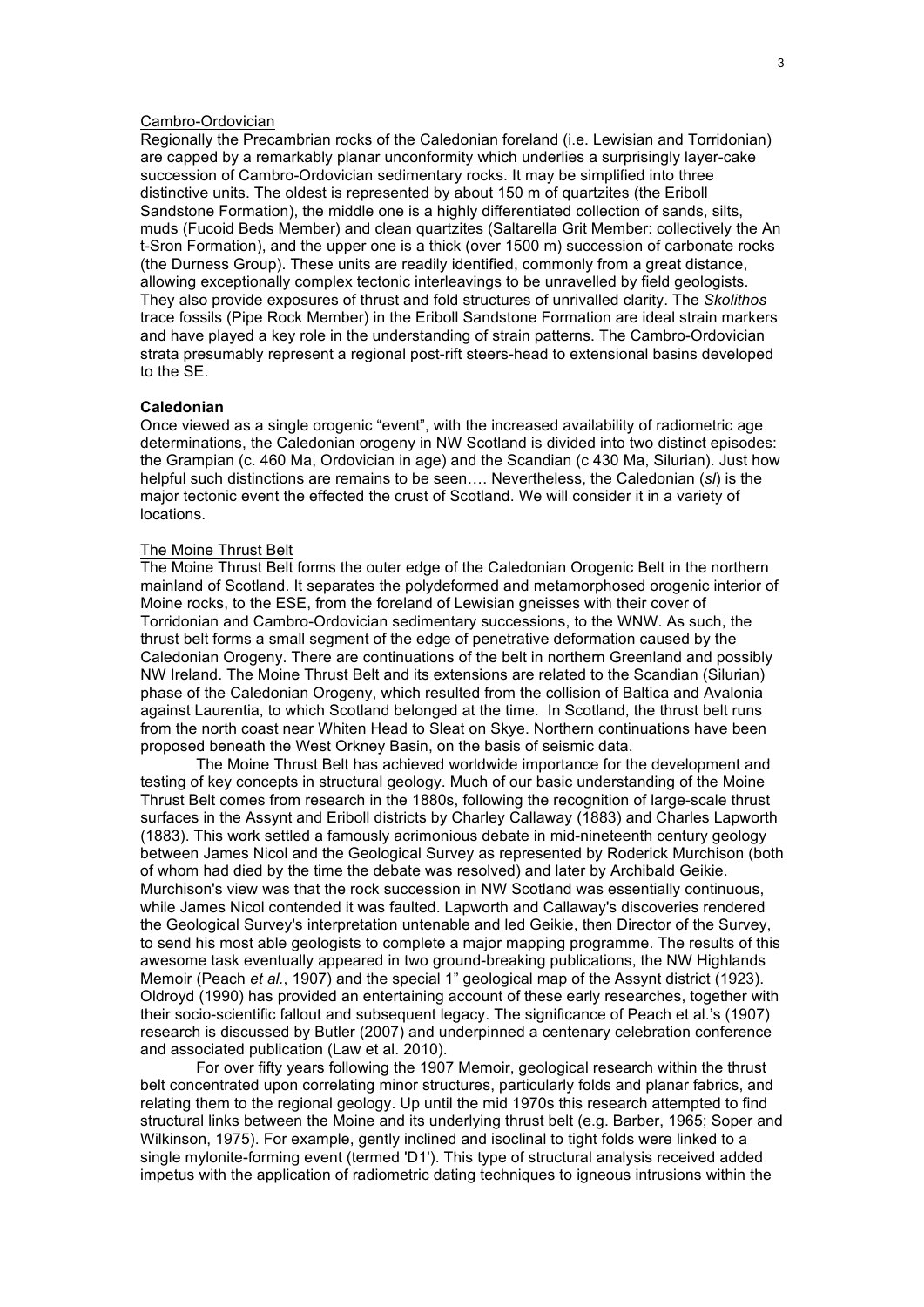northern Highlands; these age-dates apparently calibrating the relative structural histories built up from field studies (e.g. Woolley, 1970; van Breemen *et al.*, 1979). A review of the evidence from the igneous rocks in Assynt appears in GCR volume 17, *Caledonian Igneous Rocks of Great Britain* (Parsons, 1999).

In the late 1970s, renewed interest in the structural evolution of the Moine Thrust Belt was propelled by the application of analytical techniques developed in the foothills of the Rocky Mountains (e.g. Bally *et al.,* 1966; Dahlstrom, 1970) and the Appalachians of North America (Rich, 1934; Milici, 1975). Elliott and Johnson (1980) pioneered this approach in the NW Highlands. The critical conceptual leap was that thrust belts evolve by individual thrusts growing, linking, moving and then dying. They form in a general foreland-propagating sequence so that higher nappes are carried 'piggy-back' upon lower ones. In the Appalachians, Mitra and Elliott (1980) showed that folds and deformation fabrics could be explained by local thrusting processes rather than by regional tectonic events, prompting a similar re-assessment of minor structures within the NW Highlands. These new approaches led to a major programme of remapping within the thrust belt, in many cases re-examining, for the first time in a hundred years, the geometrical relationships between thrusts and the sheets that they carry. Much of this work confirmed the ideas of Elliott and Johnson (1980), recognizing in particular that many of the structural complexities and bewildering networks of faults originated from the repetition of individually rather simple geometric elements. However, some parts of the thrust belt show fault geometries that are not predicted by Elliott and Johnson's ideas, particularly extensional structures that cut down the stratigraphic section in the direction of transport (Coward, 1982). Controversy remains as to the larger scale tectonic significance of these features, in particular whether they accommodated crustal extension, gravitational collapse or even the locally complex effects of purely compressional tectonics (Coward, 1983; Butler, 2004; Butler *et al.,* 2006, 2007).

The renewed interest in thrust belt structure, particularly in NW Scotland, came when structural geologists began to relate the deformation recorded by mountain belts to plate tectonic processes through integrating surface geology with deep seismic reflection profiles (Soper and Barber, 1982; Brewer and Smythe, 1984). Central to this were attempts to quantify the magnitude of horizontal displacements responsible for stacking up piles of thrust sheets, primarily using balanced cross-sections (as pioneered by Dahlstrom, 1969, in the Canadian Rockies). These constructions are geological profiles drawn parallel to the inferred direction of displacement in such a way that the stratigraphy may be restored graphically to a predicted undeformed state. Although simple palinspastic reconstructions have been made of parts of mountain belts for almost a century, balanced sections are a significant improvement because they attempt to quantify the displacements experienced by all layers, an important part of testing models of structural geometry and evolution for internal consistency. By representing three-dimensional tectonic structure in two-dimensional profiles, balanced crosssections have a general assumption of plane strain, in that there is no movement of material out of the profile. Notwithstanding this limitation, balanced sections were crucial for providing estimates of almost 60 km for the original width of that part of the Cambro-Ordovician shelf succession now stacked up within the Moine Thrust Belt (Butler and Coward, 1984; Coward, 1985). Estimates for the whole belt suggest some 100 km of subhorizontal displacement (Elliott and Johnson, 1980). These movements have carried the Moine rocks and the intensely metamorphosed part of the Caledonide Orogen, apparently as a relatively thin sheet, by this amount across the foreland Lewisian gneisses.

It is generally accepted that thrust tectonics had ended in NW Scotland by earliest Devonian times (c. 400 Ma), but the evidence for this paradigm is rather sparse. Estimating the timing of displacements within the Moine Thrust Belt relies on radiometric ages from various alkaline igneous intrusions (see below). Direct dating of mylonite formation in the hangingwall to the Moine Thrust implies that ductile movements associated with recrystallization continued until about 410 Ma (Freeman *et al*., 1999). There are no clear indications from geological relationships of the time of final cessation of movement in NW Scotland as there no sedimentary rocks earlier than Triassic age that unconformably overlie the structures.

### Ductile thrusting in the Moine

Much of the Moine outcrop, in the hanging-wall to the Moine Thrust, shows intense deformation of Caledonian age. It is this deformation that makes untangling the Proterozoic tectonic history so difficult. Bailey (1910) recognised large-scale stratigraphic inversions with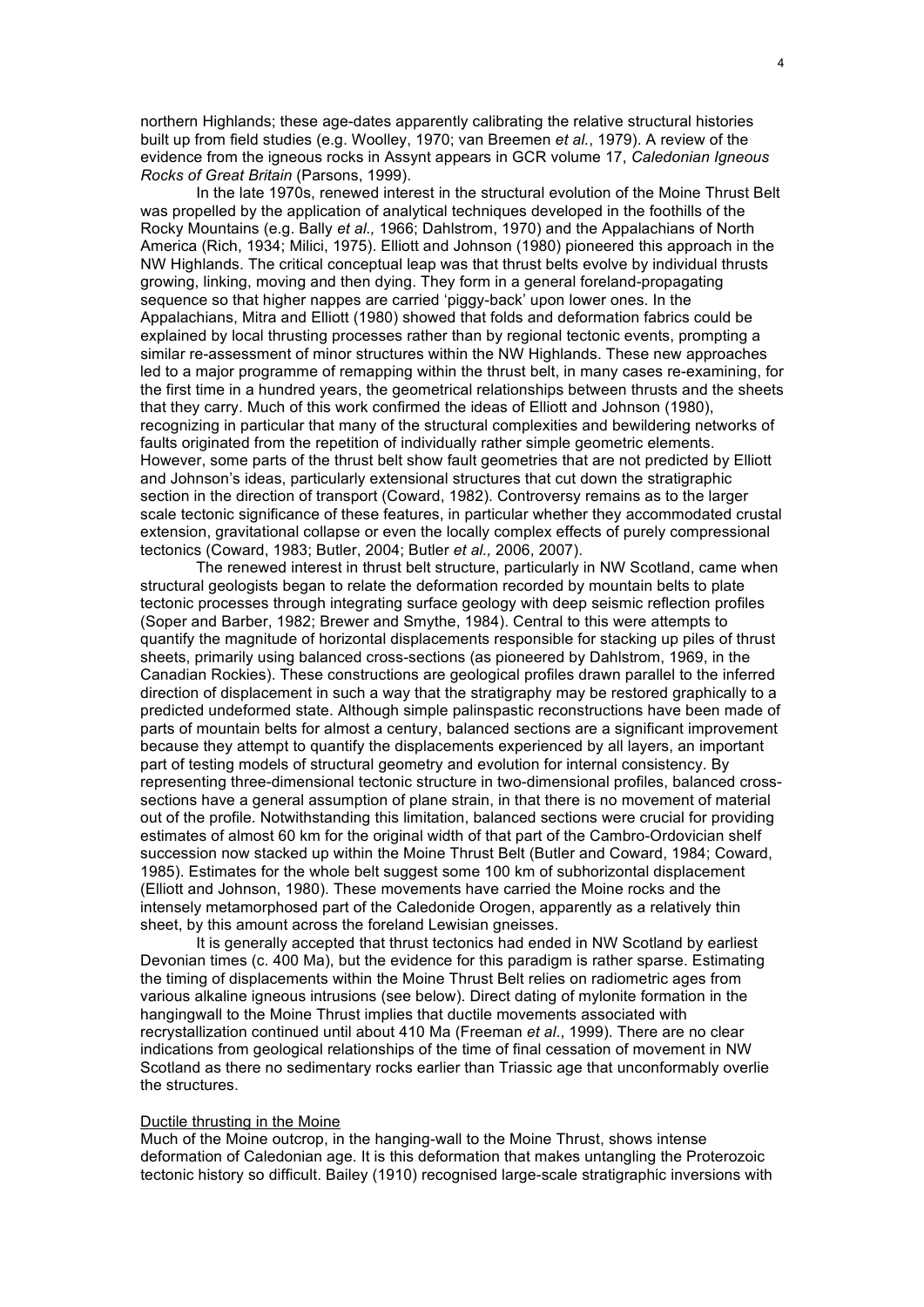polyphase refolding histories that had closer analogies with the nappe structures then recently deciphered in the Alps than with the strongly localized styles of deformation deduced for the Moine Thrust Belt. The complexity of deformation seen at the outcrop scale meant that debates about the structural geology thereafter centred on the tectonic significance of various structural elements, especially lineations (e.g. Wilson 1953). Thus regions where fold hinge lines had variable orientations or folding was superposed, were the result of complex tectonic shortening patterns. For this paradigm, if structures did not share a common tectonic axis they could not be coeval (McIntyre 1954). For the NW Highlands, it was only in the 1970s that this approach was finally abandoned. Soper & Wilkinson (1975) applied the newly-developed studies of shear zones, especially the development and modification of folds in these settings (e.g. Escher & Watterson 1974). The approach was taken much further by Bob Holdsworth and others in the Moine where they mapped out arrays of folds on all scales, with apparently transport-parallel hinge lines (e.g. Holdsworth *et al.* 2001, Alsop & Holdsworth 2007; see also review by Law & Johnson 2010). However, the general notion of regional structural correlation, based on deformation sequences (D-numbers) remains (e.g. Mendum *et al*. 2009), notwithstanding earlier demonstrations that, within the Moine mylonites, folds only have local significance and there is no spatial-temporal significance in relative chronologies (Butler 1982b).

Impetus for thrust tectonic models was provided by Tanner (1971) in the SW Moine and the recognition of a major shear zone (Sgurr Beag Slide, latterly termed the Sgurr Beag Thrust) that contained thin pips of strongly deformed Lewisianoid rocks. Other ductile thrusts were recognised in the Moine (e.g. Rathbone & Harris 1979), although it remained for Soper & Barber (1982) to propose a "crustal duplex" model for imbrication within the Moine nappe, with reference to the north coast transect. The recognition that the Moine Thrust Sheet did not involve the whole crust of the NW Highlands (Butler & Coward 1984) led to a "thin-skinnned" model for the imbrication of Lewisianoid basement and its cover of Moine metasediments (Butler 1986). Holdsworth *et al.* (1986) argued against this simplification of deformation as characterised by displacement on distinctive thrusts, stressing the importance of folding and distributed shearing. Nevertheless, subsequent work (e.g. Holdsworth et al. 2001) has confirmed and extended the thrust imbrication model, implying substantial displacements within the Moine The notion that the Moine, especially on the Sutherland transect, decoupled along the Moine Thrust raises issues for crustal scale thrust geometry. There is insufficient space beneath the NW Highlands (Fig. 9b) to account for the crust upon which the Moine originally lay. Butler's (1986) models predicted substantial panels of Lewisianoid basement remaining at depth beneath more interior portions of the Caledonide orogeny.

The timing of ductile thrusting in the Moine is intriguing. Given the kinematics and overall similarity with the Moine thrust, allied to the general trend for the synkinematic metamorphic conditions (high grade to low grade from east to west), suggests that the ductile thrusts in the Moine are part of the same system as in the Moine Thrust Belt. However, the migmatitic upper thrust sheets of the Moine yield zircon overgrowth (U-Pb) ages of 467±10 Ma and 461±13 Ma (Kinny et al. 1999). This suggests significant "Grampian" deformation, some 30 Myr earlier than thrusting in the west. Likewise Ar-Ar cooling ages across the northern Moine are 460-470 Ma (Dallmeyer et al. 2001) suggesting ductile deformation had ended by then. More recently however, Kinny et al. (2003) and Kocks et al. 2006) provide synkinematic ages on deformation fabrics in the northern Moine of 420 Ma – 429 Ma, These results may indeed establish that the ductile thrust systems of the Moine are Scandian in age and thus are part of an overall WNW-directed thrust system.

### Caledonian intrusions

A suite of syn-to-post kinematic alkali intrusions punch across structures both within the Moine Thrust Sheet and the underlying thrust belt. These include the Ben Loyal Syenite, dated at 426±9 Ma (Halliday et al. 1987). The Loch Borralan intrusion of Assynt, which appears to cut the Ben More Thrust (e.g. Parsons, 1999, 2000), has been dated at 430  $\pm$  4 Ma (van Breemen *et al.,* 1979). The Loch Ailsh intrusion, which is apparently cut by Caledonian structures (see the Ben More GCR site report), has yielded an age of  $439 \pm 4$  Ma (Halliday *et al.*, 1987). In addition, the Canisp Porphyry sills (exclusively locally prekinematic), which lie in the foreland immediately west of the thrust belt but are absent from the belt itself, have yieldeda U-Pb TIMS zircon intrusion age of 437 ± 4.8 Ma (Goodenough et al., 2006). Although minor intrusions spatially associated with the Loch Borralan intrusion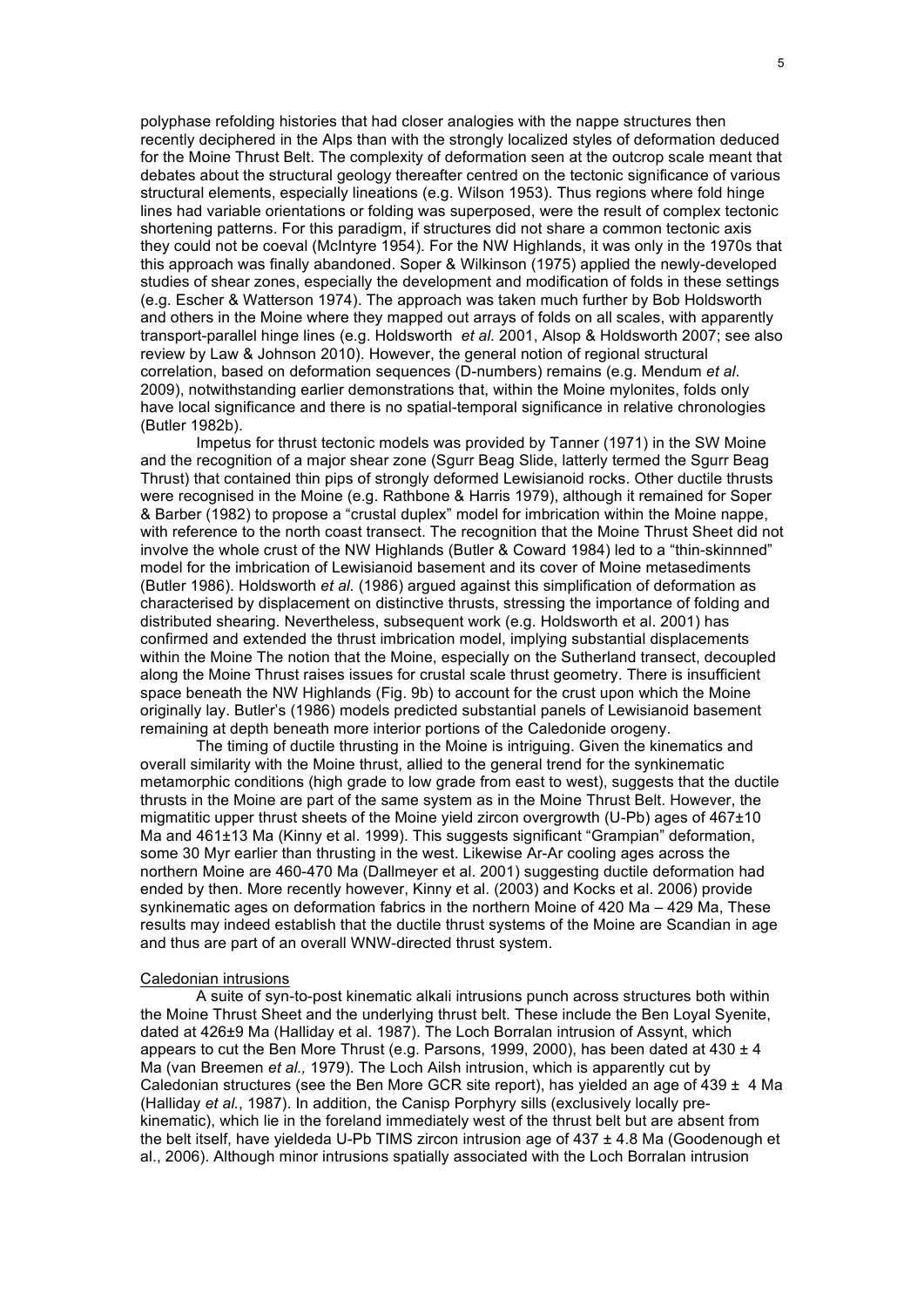(e.g. the 'nordmarkite' dykes) are found on both sides of the Moine Thrust, no individual intrusions have been found that definitively suture the thrust belt.

### **Post-Caledonian geology**

The Caledonian and older rocks of NW Scotland form the basement to a set of sedimentary basins. These are well-developed offshore – indeed the modern coast-line is largely controlled by post-Caledonian faults. Rifting began as the Caledonian orogeny ended – most dramatically forming the Orcadian Basin. This hosts Devonian strata, patches outcrop on the mainland in outliers on the north Sutherland coast and in Caithness. The Orkney archipelago comprises Devonian strata. Devonian basins also underlie the Mesozoic strata of the Sea of Hebrides and Inner Moray Firth Basins. The latter includes important oil fields. The continental Old Red Sandstone (ORS) system in a wide variety of sedimentary basins. These have developed on top of a Caledonian orogenic basement that reached shallow crustal levels by c. 430 Ma. The ORS basins contain the detritus from the denuding orogenic belt. It is likely that this deposition occurred across much of the northern Highlands, with just a few outliers remaining. The structure of the ORS basins appears at least locally to have been guided by the orogenic structure of their Caledonian basement. Deep seismic data across the West Orkney Basin (WOB) images an array of Devonian (and Permo-Triassic) basins that are bounded on ESE-dipping normal faults that run into mid-crustal reflective fabrics of the same apparent orientation. Several authors have interpreted these patterns as indicating that Caledonian thrusts have been reactivated under extensional tectonic conditions. There are however issues in tying faults from the WOB with the outcrops on the north Scottish mainland. The rapid change in basin structure implies an important transfer fault system along the coast (e.g. Wilson et al. 2010 and references therein).

The structure of the WOB has been complicated - certainly in its eastern part - by inversion and strike-slip reactivation of basin-limiting faults associated with Carboniferous right-lateral displacements on the Great Glen and related faults. However, the key period for basin initiation around northern Scotland, as elsewhere in NW Europe, was the Permo-Triassic.

The North Coast of Scotland represents the margins of the West Orkney Basin. Although parts of this basin initiated in the Devonian, much of the basin fill and accommodation space was created in the Permo-Triassic. The main Permo-Triassic system appears to have developed to the NW and down the North Minch Basin. The Minches and Sea of Hebrides Basins are the eastern equivalent of the frontier sedimentary basins of the Atlantic continental margin. Although the rifting, subsidence and prospectivity of the Hebridean area is not as great as the deeper-water areas, the outcrops provide valuable analogues for offshore.

During early rifting of the fledgling North Atlantic, NW Scotland experienced a significant episode of magmatic activity associated with the ancestral Iceland hot spot. This is manifest by the Tertiary igneous complexes on the inner Hebridean islands (Skye, Rum, Mull etc). It has little outcrop representation on the NW Scottish mainland. At depth however there may have been significant intrusion of mafic sills – a possible explanation for the seismic reflectivity detected in the deep crust in the BIRPS seismic data.

### *Further reading*

The key volume is:

Special Publication of the Geological Society v 335 *Continental Tectonics and Mountain Building: The Legacy of Peach and Horne*. (eds R.D. Law, R.W.H. Butler, R.E. Holdsworth, M. Krabbendam & R. Strachan), 2010.

This includes review papers:

Wheeler, J., Park, R.G., Rollinson, H.R., & Beach, A. 2010. The Lewisian Complex: insights into deep crustal evolution.

*Covers the Lewisian. Try also the paper by Goodenough et al. (The Laxford Shear Zone: an end-Archaean terrane boundary?) in the same volume.*

Butler, R.W.H. 2010. The role of thrust tectonic models in understanding the structural evolution of NW Scotland.

*Covers the Moine Thrust Belt and its ductile equivalents in the Moine.*

Strachan, R. A., Holdsworth, R.E., Krabbendam, M., & Alsop, G.I. 2010. The Moine Supergroup of NW Scotland: insights into the analysis of polyorogenic supracrustal sequences.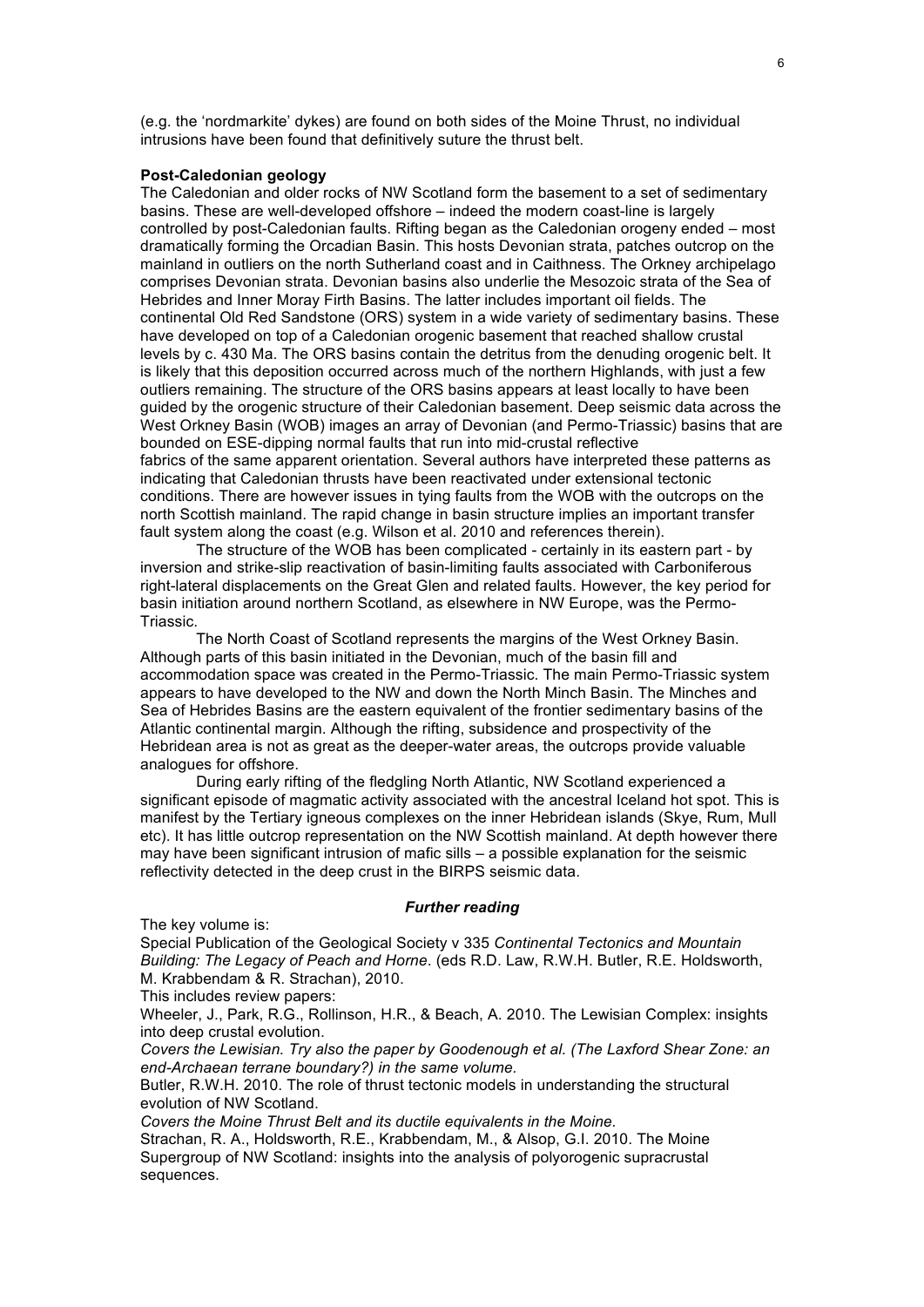*Overviews much Moine geology including modern geochronology.*

There are two field guides that cover some of the territory: A Geological Excursion Guide to the North-West Highlands of Scotland (edited by K.M. Goodenough & M. Krabbndam) National Museums of Scotland (2011). *A Geological Excursion Guide to Moine Geology of the Northern Highlands of Scotland*  (edited by R A Strachan, G I Alsop, C R L Friend & S Miller). National Museums of Scotland. (2010).

The Geological Conservation Review series has abundant information: *Lewisian, Torridonian and Moine rocks of Scotland.* (edited by Mendum, J. R, Barber, A. J., Butler, R. W. H., Flinn, D., Goodenough, K. M., Krabbendam, M., Park, R. G. and Stewart, A. D.) Geological Conservation Review Series, volume 34, Joint Nature Conservation Committee, Peterborough, pp. 721. (2009). ISBN 978 1 86107 483 6 There are useful introductory sections on the geological framework of the rock units together with the Moine Thrust Belt. The rest include extensive local information on many of the most important outcrops in NW Scotland (and beyond).

For a very readable account of the  $19<sup>th</sup>$  century debates and research that led to the fundamental work of Peach, Horne and others – see Oldroyd, D. R. 1990. *The Highlands Controversy*. Chicago University Press, Chicago.

### **Web pages**

There is information available online – These sites Google

Assynt's Geology – does what is says… but has general introductory information on NW Highland geology including lots of historical stuff (including Cadell's research). Currently offline.

### Moine Thrust Belt web site

www.see.leeds.ac.uk/structure/mtb

Has the virtue of covering a large swathe of the thrust belt. Almost 20 years old, these pages are chiefly based on the GCR sites.

Assynt culmination geological 3D model

http://www.bgs.ac.uk/research/ukgeology/scotland/assyntCulmination.html BGS's construction with cross-sections and interactive 3D pdf of the classic part of the thrust belt.

Mapping Mountains

http://homepages.abdn.ac.uk/mappingmountains/

A collection of historical maps and further information based on the "clean copies" from the 1880s mapping of the Moine Thrust Belt.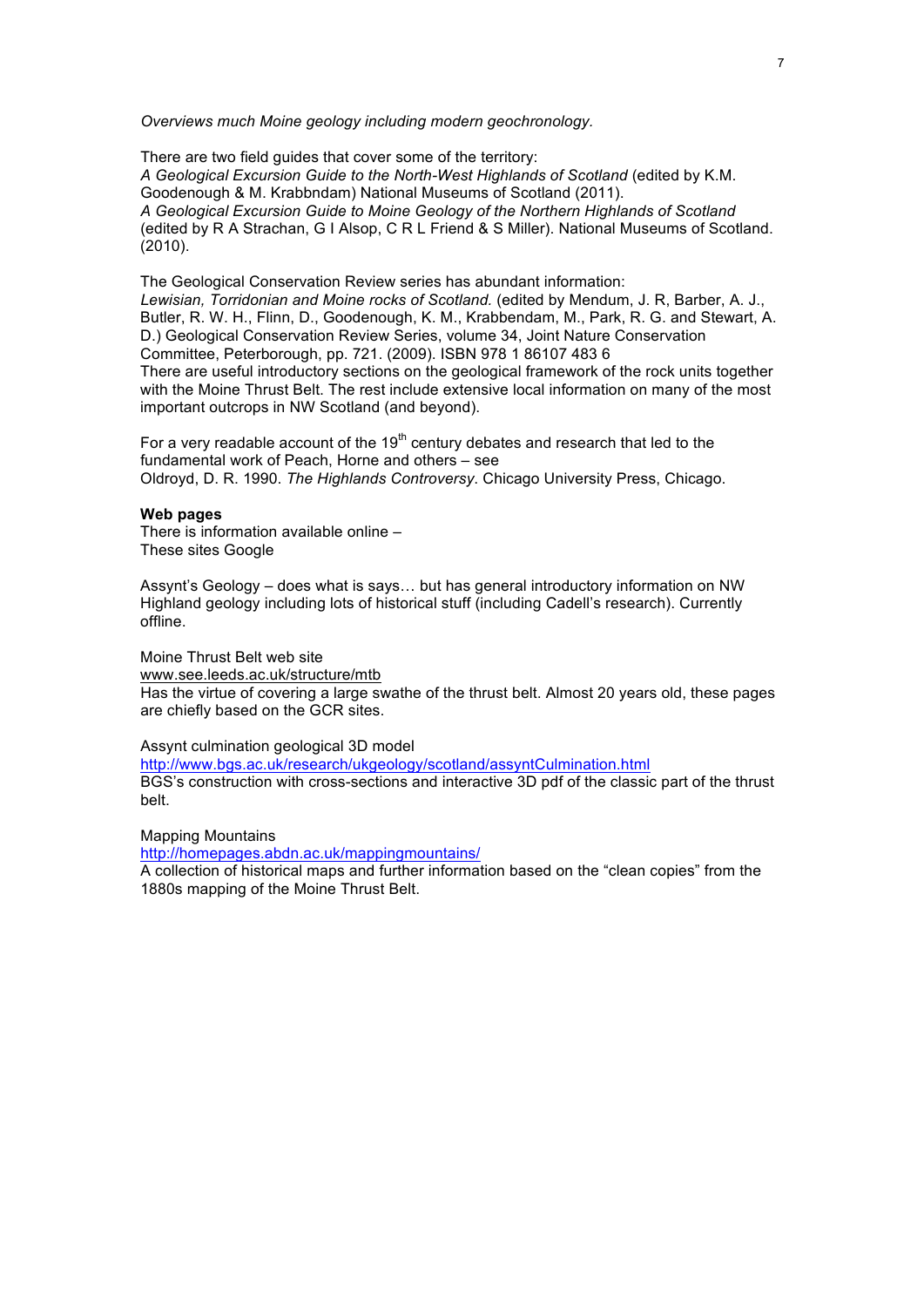# *Mid-conference field descriptions*

### **Geoconservation**

All sites described (with the exception of the Loch Stack viewpoint) are protected. No materials (including loose rock) can be removed from the locations. The ScourieMore location for example has seen significant damage – not just by drilling but also removal of loose blocks that are important teaching resources). Unsanctioned sampling/hammering etc is illegal!

### **Finding your way**

1:250K OS Travel Map "road" series (green trim). Sheet 1 – Northern Scotland, Orkney & Shetland. – has all localities.

A series of 1:50K topographic sheets (Landranger series in pink trim). Two maps cover this itinerary: 9 – Cape Wrath

15 – Loch Assynt

There are also excellent 1:25K topographic maps (Explorer series, in orange trim) available. For diagrams and further information please consult the guide included in the other conference materials. The locations here are described in reverse order (F-A) as if driving from the SOUTH. The locations are identified using the UK National Grid Reference (GR) system.

### **Description**

*Get to Ullapool. Drive north from Ullapool on the A835 for 12 miles, and park at the wellsigned Knockan Crag location (GR NC188091).* 

### Location F: Knockan Crag

The location is the most visited in the Moine Thrust Belt but has been important since 1860 in the early feuds between Murchison and Nicol. Now there is a geological trail and permanent exhibition set up by Scottish Natural Heritage. The visit will involve a 2 km stroll around the trail. The thrust belt above the visitor centre is represented by the Moine Thrust alone. The footwall here is just in Durness limestone. The simple stratigraphic passage up through the foreland stratigraphy, from Pipe Rock, Fucoid Beds, Salterella Grit and into the Durness can be followed on the marked trail north of the visitor centre There are great views onto the foreland – with the Torridonian hills of Cul Beag (south) and Cul Mor (north). The Basal Quartzites of the Cambrian can be seen dipping off these hills towards Knockan. The Moine thrust plane can be visited in the cliff sections [NC 190093]. The mylonites derived from Moine metasediments in the hangingwall (best seen higher on the tour) are brecciated within about 1m of the thrust plane although the lowest cm or so is made of foliated cataclasites. The underlying carbonates (chiefly dolostones) are brecciated and veined. A superb viewpoint across Assynt may be reached by breaking up to the knoll [GR NC193094]. An equivalent view is annotated on here to aid location of key places. The visitor trail continues along the top of the escarpment. At the southern end there are some photogenic outcrops of mylonites, before a run of steps leads back to the car-park.

*Continue N on the A835, joining the A837 by turning L at Ledmore Junction. After a further 3 miles, park in the layby (GR NC248204) on the A837 beneath the limestone crag-line.*

### Location E: Stronchrubie

A viewpoint for imbricated Durness limestones at the lowermost part of the Moine Thrust Belt. The lower part of the escarpment (east of the road) contains Fucoid Beds and Salterella Grit. These units together with the lowermost part of the Durness limestone (with a prominent sill – part of the Assynt Igneous Complex) are apparently horizontal (actually dipping 12 degrees ESE – into the hillside. The overlying limestones (chiefly the Eilean Dubh Formation) are imbricated, as evidenced by the complex dip panels. Cut-offs (=ramps, chiefly footwall) can be identified. This style of tectonic thickening is typical of the lower parts of the thrust belt in Assynt.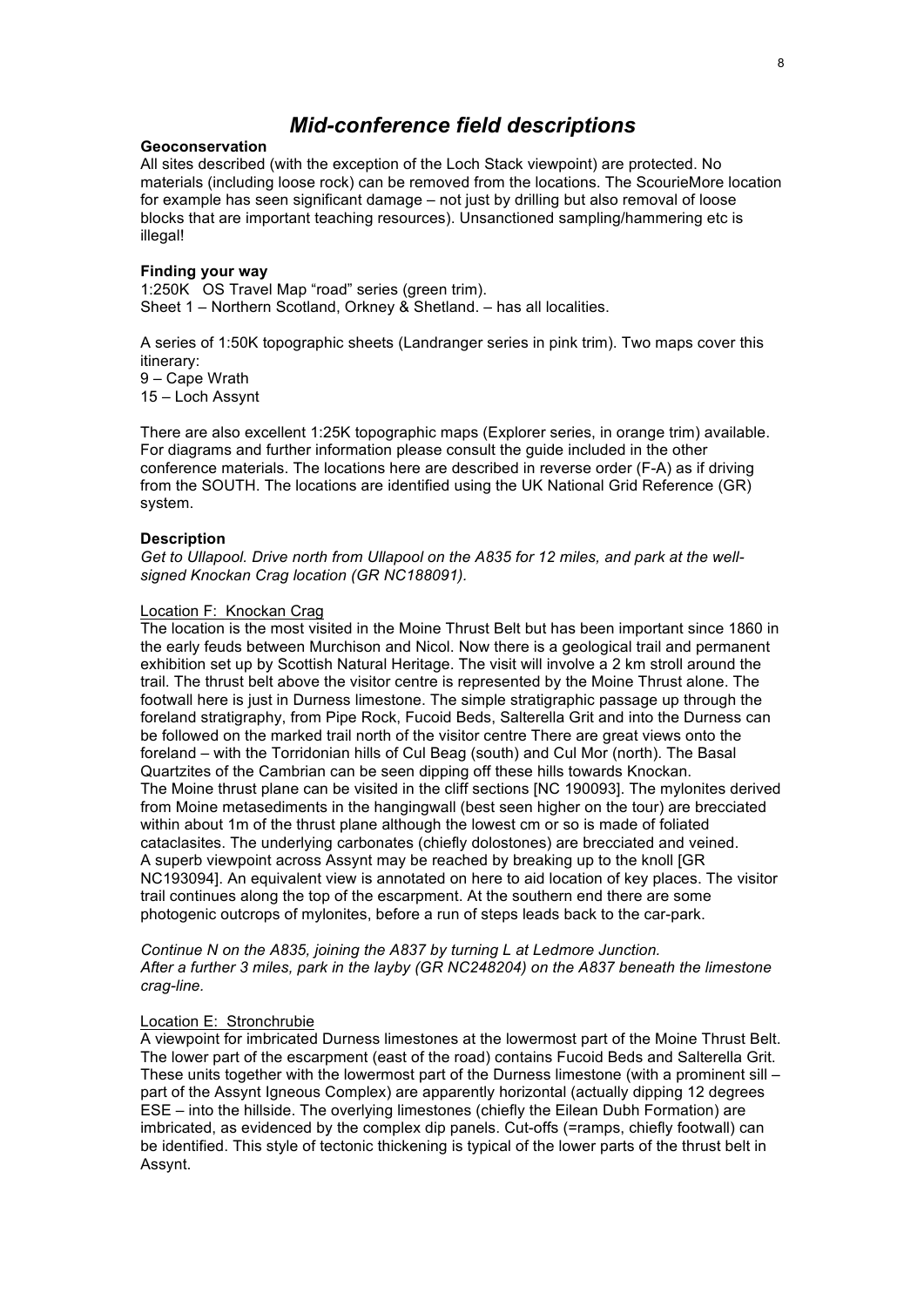*Continue for a mile along the A837. Turn north at Skiag Bridge on the A894 and cross the watershed towards Glen Coul. Park at the prominent lay-by with interpretative panel ([GR NC236320]. Note that the location of the thrust is mis-located on the panel (at time of writing). Please refer to the field guide in the conference materials.* 

### Location Dii: Glencoul - Unapool

The two outcrops either side of Kylesku village provide a 3D insight into the structure of the Moine Thrust Belt in northern Assynt together wit the stratigraphic relationships of the foreland. This is the classic panorama into the Glencoul Thrust, with the Stack of Glencoul (Moine Thrust) visible at the head of the valley. The immediate geology around the lay-by is Lewisian of the foreland. The hillside that looms over this site, the northern ramparts of Quinag, is made of Applecross Formation of the Torridonian.

*Continue across the Kylesku bridge and up the hill for a mile. Park in the car-park at the top of the hill (GR NC212350).*

### Location Di: Glencoul - above Kylestrome

The immediate geology to the lay-by is Lewisian of the Central Block (orthogneisses, crosscut by undeformed Scourie dykes).This viewpoint provides a panorama across the Moine Thrust Belt, described here from left to right (clockwise). On the north side of the Aird da Loch peninsula and up Glen Dhu (looking ESE) the Glencoul Thrust carries a panel (c. 300m thick) of Lewisian gneisses, the first major thrust sheet identified in NW Scotland (Callaway 1883. The Stack of Glencoul (c. 490m) is made of Moine mylonites, carried by the Moine Thrust onto Cambrian quartzites (on the shelf below the Stack). The Sole Thrust forms the base of these with the Cambrian quartzites in the regional footwall forming an ESE-inclined dip-slope running down from the mountain massif of Quinag. The high point of Quinag (Sail Gharbh, 808m) is almost due south of our viewpoint. The northern ramparts of Quinag expose 600m of Torridonian (chiefly Applecross Formation) sandstones, unconformably overlying Lewisian gneisses. The Lewisian forms the low ground around Kylesku and up Glencoul. Despite undulations of 100+m the basal unconformity of the Torridonian is gently inclined here so the Cambrian oversteps onto Lewisian down dip into Glen Coul – the classic "double unconformity" of the NW Highlands.

*Continue for 10 miles, and park at the primary school at Scourie More (GR NC151440) do not obstruct parking places for the school when it is in session). The outcrops are 1 km away. Walk up the lane for c 100m and enter the open hillside to the SW via a gate (make sure this*  is closed after use!). An indistinct path leads W to another gate (again make sure this is left *closed) overlooking the promontory with great view out to the Minches (GR NC 14854405). The indistinct path leads down, crossing the broad valley, over a ridge and down to a low headland (Cleit Mhor: GR NC141442).* 

### Location C: Scourie More

These are classic outcrops for understanding crustal growth and the formation of the "Scourian" Central Block crust. The low headland is chiefly formed of Badcallian TTG gneisses with folded and sheared mafic pods. It is cross-cut by undeformed Scourie dykes, best seen on the lower slopes. Look back to the E to see granitic pegmatite crosscutting gneisses. A branch of the intrusion is cross-cut by the Scourie dykes on Cleit Mhor – demonstrating that the magmatism is late Badcallian in age. The pegmatite has spectacular m-sized crystals with graphic textures etc. Apart from TTG gneisses the pegmatite also crosses spectacular coarse-grained mafic and ultramafic granulites. These are deformed by Badcallian structures. The garnet-pyroxene mineralogy is retrogressed adjacent to the pegmatite –the prominent epidotic rims to garnet.

*Walk back to vehicles. Continue through Scourie on the A894 for 9km. At the head of Loch Laxford the road continues north as the A838 – take this (it is the continuation, crossing Laxford Bridge. Continue for a few km to the lay-by opposite 4-5m high road-cuts and adjacent to a small lake (GR NC233486).*

Location B: Loch na Fiacail aka the "multi-coloured rock stop".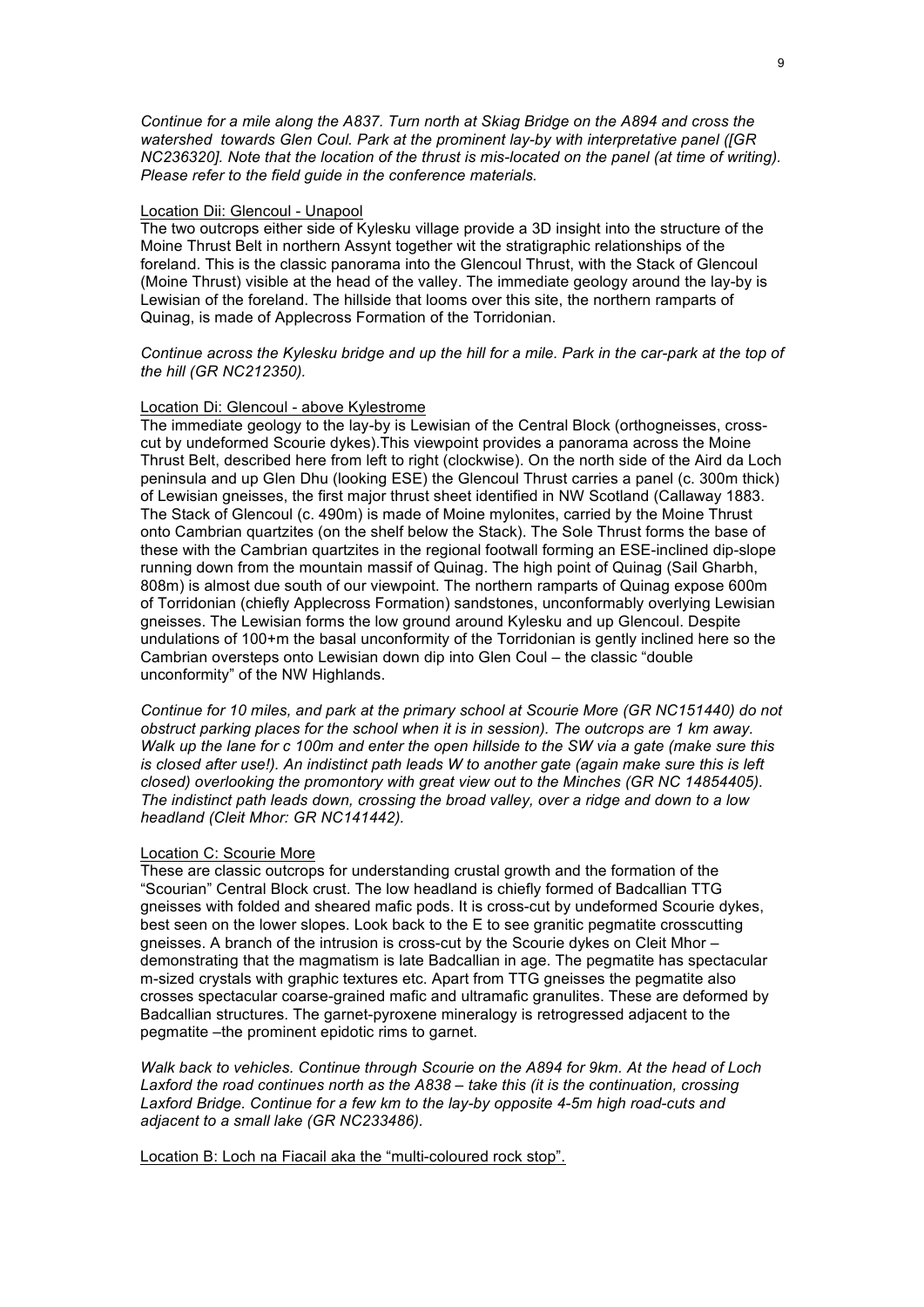Stunning road sections of Laxfordianised Lewisian. Take great care with traffic. Until c 20 years ago it was widely assumed that these rocks were simply the deformed equivalents of the Central Belt units. Foliated amphibolite sheets, concordant with the host grey gneisses, are assumed to be deformed Scourie dykes. However, U-Pb zircon ages by Kinny & Friend, (1997) suggest that the protolith to these gneisses is significantly younger (2800-2400 Myr). These results have been used to suggest that the Laxford Shear Zone is a "terrane boundary" although the pre-Laxfordian relationships between "Central" and "Northern" blocks is not clear! Regardless of this controversy, the granitoid sheets offer photogenic examples of synkinematic intrusion and heterogeneous deformation (e.g. flanking folds).

*Drive back to Laxford Bridge then take the A838 towards Lairg (turn L straight after the bridge). After 7 km park in the large turn-off just after a crest in the road (GR NC297404), then walk out to the NE about 100m for uninterrupted views over Loch Stack to Arkle.*

### Location A: Loch Stack

This location shows the front of the Caledonian orogeny – the lower Moine Thrust Belt. It can be contrasted with the other sites. Look N. The low ground running out around Loch Stack (about 35m above sea level) comprises Lewisian gneiss with abundant granite sheets – part of the Laxford Shear Zone. The hillside above leading up to the summit of Arkle (787m above sea level) comprises Cambrian quartzites. The unconformity is evident in the landscape. The quartzites are stacked on low-angle imbricate thrusts that climb section to the WNW. These are evident by low-angle stratal discontinuities and an increase in bedding dip to the ESE. The Moine Thrust lies in the back of the valley (east) with Moine mylonites firming the rounded grassy hills to the NE (see annotated photograph in guide). The thrust belt continues to the south, with the foreland quartzites evident in an E-inclined escarpment just above the forested area. The structure above is significantly different to that on Arkle but is difficult to resolve from here.

*Return to vehicles and drive SE on the A838 to Lairg. The Moine Thrust is soon crossed about half way along the side of Loch More. Thereafter the road leads into the Moine and outcrop quickly diminishes. This concludes this one-day itinerary.* 

# *Post conference field excursion*

This excursion over three days examines a "geotraverse" along the north coast of Sutherland. Consult the post-conference field guide for images, maps etc. Geoconservation notes apply to all sites here – no hammering, no unsanctioned sampling!

### **Maps:**

Landranger 1:50,000 sheets, Cape Wrath (sheet 9) and Strathnaver (sheet 10) cover it all. Explorer 1:25,000 sheets, 445, 446, 447 and 448 cover it too.

### **Day 1**

Looking at the regional context of the Moine Thrust, the formation of Moine mylonites (and relationship to other structures in the thrust belt) and subsequent faulting associated with post-Caledonian basin formation.

### *Drive NW via the A838. Drive into Durness and park at the Sango Sands (GR NC407677).*

### Location 1.1 Sango bay

This important location lies within a downthrown fault block and preserves the Moine thrust together with the greatest stratigraphic record of its footwall Cambro-Ordovician strata. The age of faulting at Durness and the links to the West Orkney and other offshore basin structures has been the subject of much debate. Wilson et al. (2010) report rare occurrences of red, cavity-filling breccias in the fault rocks around Durness – taken to be Triassic in age. This inference supports the palaeomagnetic dating of hematite cements in these N-S trending fault zones as being Triassic in age (Elmore et al. 2010). Note that Elmore et al. also report that the E-W trending faults at Durness, not studied on this workshop, are Jurassic in age.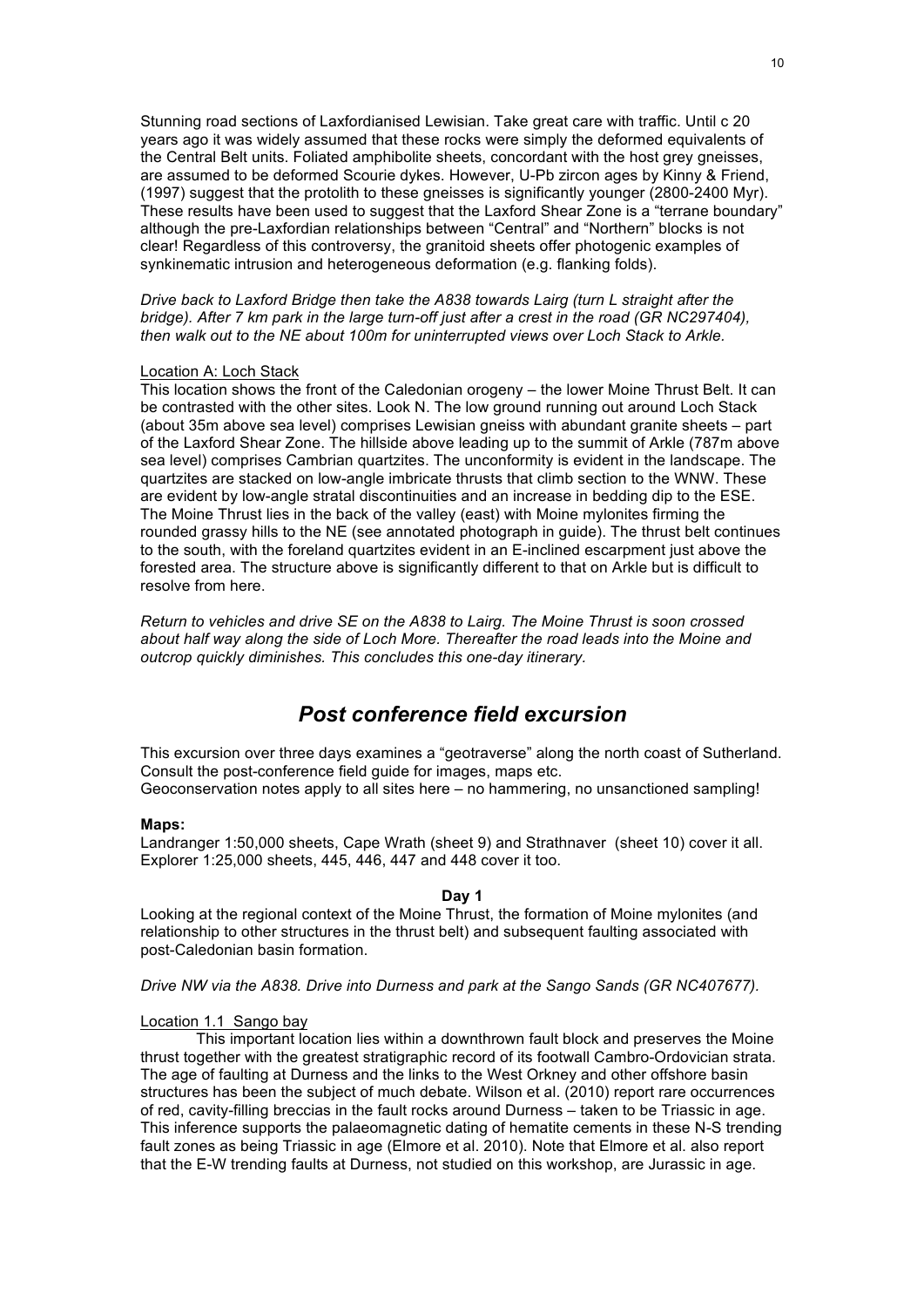The eastern margin of the bay is defined by a WNW-dipping normal fault with a footwall in Durness carbonates (Sailmohr and Sangomore Formations, early Ordovician). The fault plane is spectacularly exposed in the retaining cliff. The hanging-wall consists of Lewisian gneisses which ostensibly implies that the fault is reverse-sense (older on younger). However, these Lewisian rocks are part of a thrust sheet, part of the Moine Thrust system, that over-ran the Durness Group carbonates prior to the development of the steep faults. The contact of the base of these far-travelled basement rocks is found on the promontory on the western edge of Sango Bay (GR NC406680). The best outcrops of fault rocks form the promontory consisting of a lower tier of intensely fractured carbonate (middle Ordovician Durine Group, the youngest part of the Durness system). The upper part of the promontory consists of chloritic phylonites – most probably highly retrogressed and strongly sheared Lewisian gneiss. The base of these phylonites is the Moine Thrust. A thin (2-3m) strip of mylonitic quartzites (highly deformed Cambrian quartzites) lies between the phylonities and the carbonates – here the full representation of the Moine Thrust Belt. We can investigate the subsequent faulting that has offset this tectonic stratigraphy. The cleanest outcrops of carbonate fault rocks can be found in the small cove, forming the western flank of the promontory. Key aspects to note are the entrained veneers of brecciated quartz mylonite and the mineralisation that occludes the fracture porosity in the breccias (carbonate and quartzite). Cataclasis also affects the ductile shear fabrics of the thrust contact. Hippler (1989; Hippler & Knipe, 1990) describe microfracturing and brecciation on all scales in the quartz mylonites at the late fault contacts. Optical and transmission electron microscopy show that fracture patterns on a grain-scale can be influenced by the earlier microstructure of the mylonite.

Back across Sango bay are outcrops of banded quartzo-feldspathic and amphibolitic gneisses. By the big normal fault on the east side of the bay, these outcrops show characteristics of Lewisian rocks but contain penetrative greenschist facies (chlorite, actinolite epidote-bearing) assemblages indicative of significant retrogression. Small chlorite-epidote rich shears cut the gneisses. Passing westwards the degree of retrogression and deformation appears to increase so that outcrops immediately below the public house [GR NC 408677] are unrecognisably of Lewisian origin. At these localities small sea stacks are composed of crenulated chloritic phyllonite with small lensoid belbs of quartz. This is the "oystershell rock" of Peach *et al.* (1907). The quartz blebs contain locally a strong ESE-plunging mineral lineation. The phyllonites generally preserved an intersection lineation defined by the axes of the crenulations. These are dispersed around the quartz lineation. The crenulations themselves are generally extensional with respect to the early foliation and imply a top WNW shear sense.

*Drive out of Durness east on the A838 and park up at the large layby above the stunning sandy beach (GR NC443653). Walk down to the sands.*

### Location 1.2 Ceannabeinne

The outcrops on the western wall of the bay (GR NC442656) display excellent exposures of "Laxfordianized" Lewisian. Amphibolite sheets (?former Scourie dykes) are concordant with the main gneissic banding and are boudinaged with broadly syn/late kinematic granitic pegmatites.

*Continue on the A838 along the western side of Loch Eriboll. The slopes on the hills to the west of Eriboll are defined by large panels of gently-ESE-dipping Cambrian quartzites and constitute the foreland to the thrust belt. The ground at the head of the loch contains the Sole Thrust to the Moine Thrust Belt – ground we cover on Day 2.*

### Location 1.3 Laid

Find a parking spot along the side of the A838 (if in a single car – driving down to Portnancon is an option). Views across Eriboll to set the scene for Kempie – with Ben Hope behind. See annotated photograph in guidebook.

*Continue along the A838, around the head of Loch Eriboll (where we cross into the thrust belt) and park up at the layby overlooking Kempie Bay (GR NC444580).*

Location 1.4 Kempie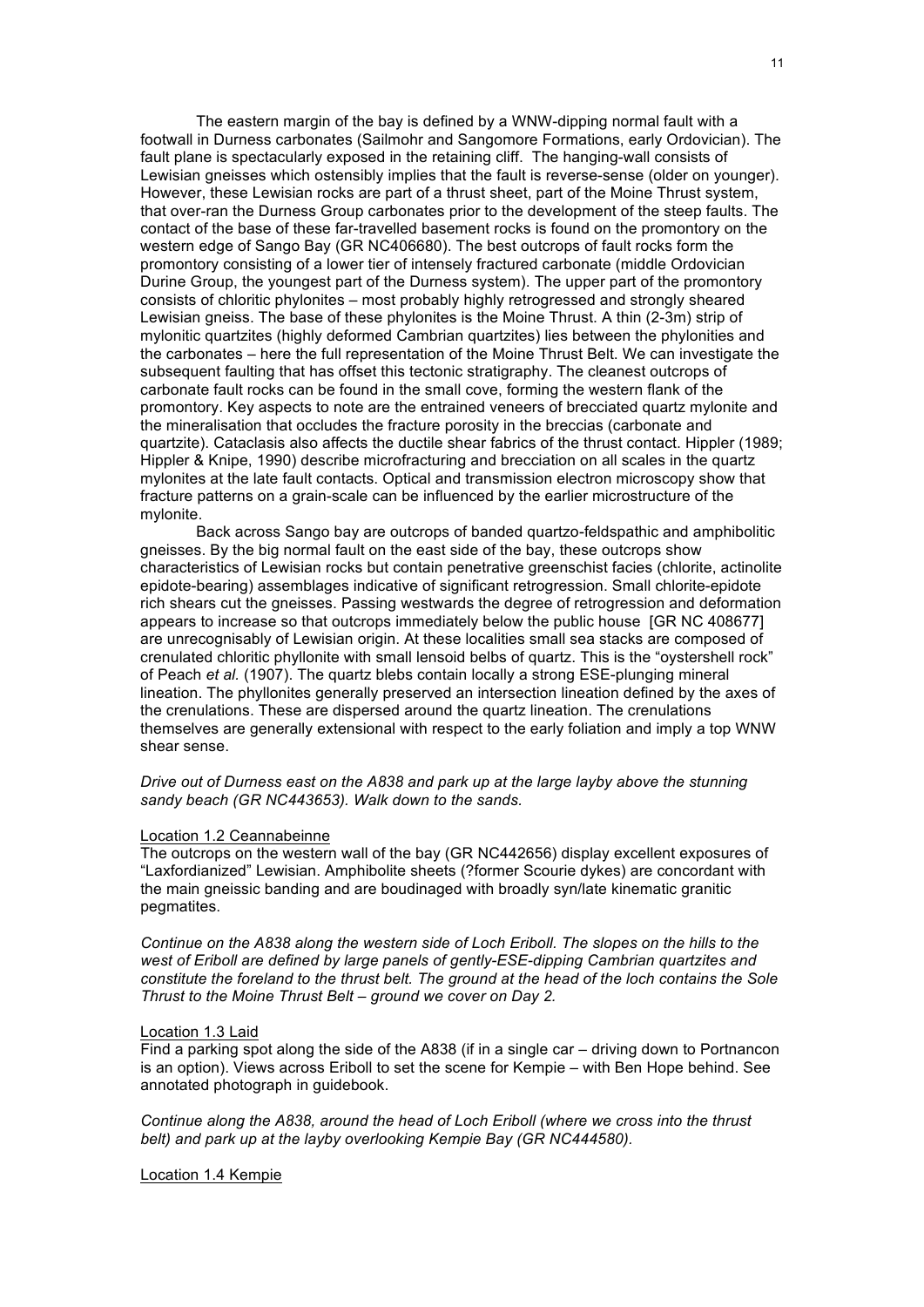This involves traversing up through the Arnaboll Thrust Sheet to the Moine Thrust. All these rocks lie in the hanging-wall to the Arnaboll Thrust. From the parking site (hinge area of the Ant-Sron anticline) we will walk E 200m along the road, crossing the Kempie syncline to enter its steeply-dipping (slightly overturned) eastern limb. The core of the syncline contains Durness limestone so walking east along the road, down stratigraphic section we cross the Salteralla Grit (very small outcrop), Fucoid Beds and Pipe Rock. The Pipe Rock contains spectacular sheared *Skolithos* that show an eastward vergence, presumably related to folding rather than the regional (WNW-directed) thrusting. A downward-facing imbricate thrust an be found by mapping between the road and shore line that repeats the PR-FB contact. The route above the road leads steeply through scrub onto open hillsides and into a hanging valley, classic ground for Lapworth and Peach in the 1880s.

The ground above Kempie bay provides an excellent place to examine major folds developed adjacent to the Moine thrust and the ductile reworking of the folds into metre-scale alternations of mylonitic rock types. We will examine this on a transect traversed across strike (starting at GR NC444576).

At the mouth to the hanging valley (about 130m above sea level: GR NC447576) the steep belt of the Kempie syncline terminates at an anticline with moderately E-dipping axial surface. So begins a small fold train that we will cross, continuity east, towards the Moine thrust. Over the next few hundred metres these large-scale folds tighten and the attitude of the axial surface decreases. The units here are Basal Quartzite and Lewisian gneisses. This is accompanied by increased development of shape fabrics in the quartzites until, at the top of the valley, they are mylonitic. The Lewisian gneisses are recrystallised into fine-grained chloritic phyllonites. The quartzites show intense l-s fabrics with a prominent, ESE-plunging mineral lineation and locally developed shear bands. So mylonite development forms part of a progressive deformation manifest by fold tightening. The folds can be mapped laterally (N) where they become more open. These structures can be demonstrated in low deformation state using the cross-bedding in the Basal Quartzite.

From the outcrops above the head of the hanging valley, next objective is a small knoll (219m OD) with outcrops lying along a small escarpment facing the plateau area (GR NC44875726). The upper part of the escarpment consists of distinctive folded mylonites generally considered to be derived from Moine psammites. They contain a strong linear fabric defined by strung out quartz aggregates that plunges towards ESE. The base of the Moinederived mylonites is considered to be the Moine Thrust. Below lie more mylonites of distinct compositions, arranged in bands of a about a few metres thickness. One type of mylonitic layer is highly quartzitic. Others are essentially chloitic phylonites with thin feldspathic seams. Where evident, these units also show stretching lineations that plunge ESE. These units map laterally into the Lewisian and Basal Quartzite of the folded zone through which we have traversed. Note that the folds (and mylonites) deform thrust structures in the Kempie syncline. Thus discrete ("brittle") faulting and distributed (ductile) shearing can cycle. The transition in deformation style need not be simply temperature-controlled and uni-directional.

*Return to vehicles and drive up to a viewpoint above the small peninsula of Ard Neckie. (GR NC453599).*

### Location 1.5 Ard Neckie

The layby gives excellent views across the ground at the head of Loch Eriboll that shows the progressive disruption of the Cambrian quartzites as it enters the Moine Thrust Belt. In the distance lies the mountain massif of Foinaven. Originally mapped by H.M. Cadell in the mid 1880s – this ground inspired his "experiments in mountain building". His cross-sections, reinterpreted by Elliott and Johnson in nearly 100 years later, inspired the type example for hinterland-dipping duplexes. We examine this ground in detail on Day 2.

### **Day 2**

This day provides access to extensive thrust systems and a range of fault rocks – including Lapworth's type mylonites.

*Drive from Tongue west along the A838, bath to the head of Loch Eriboll. Park up near Polla 386546).* 

Location 2.1 Conamheall and Srath Beag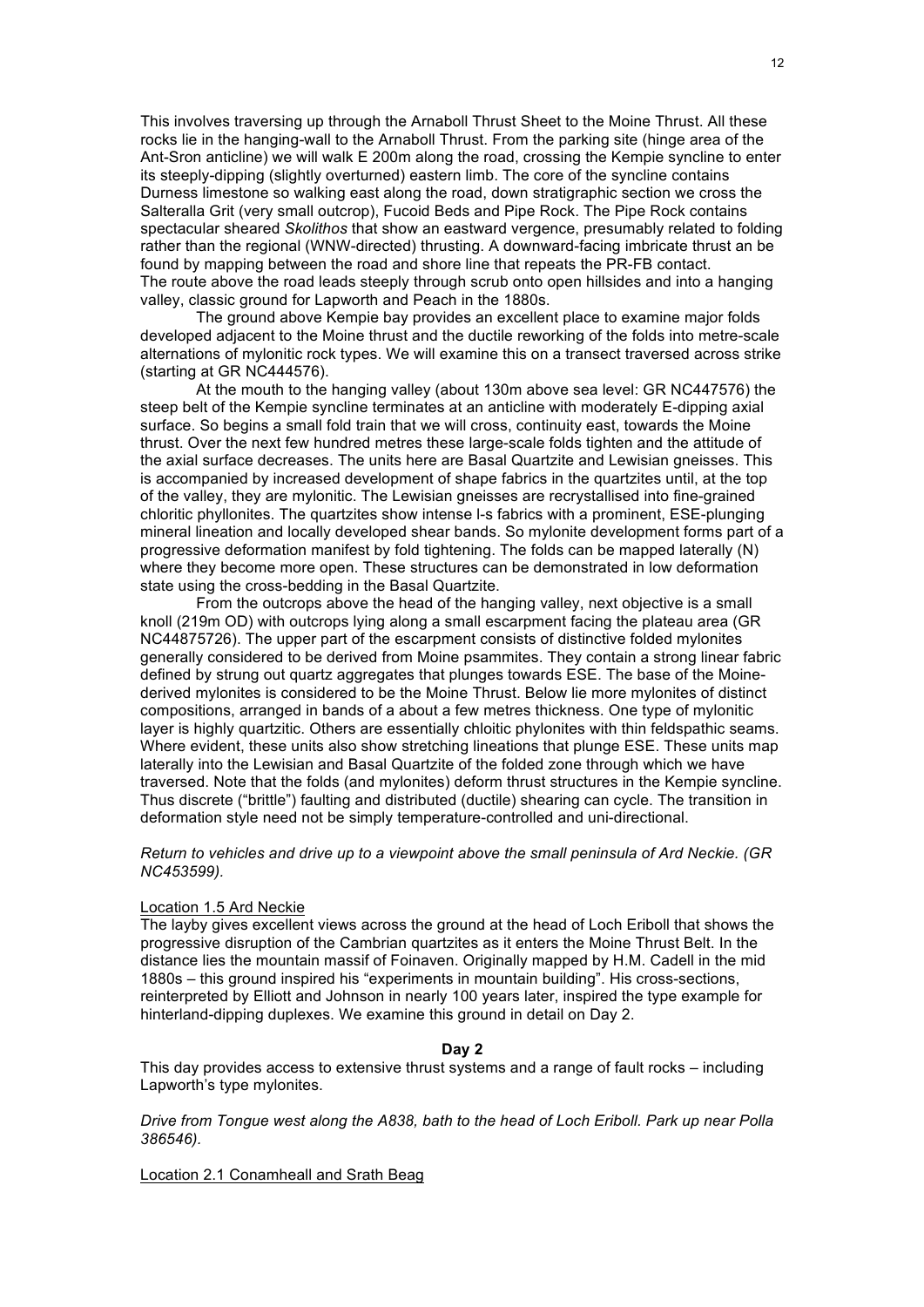This is a walking tour through the northern edge of the "Foinaven duplex". From the parking place follow the (true left) bank of the river until below the prominent east-plunging antiform dropping down from the Conamheall hills. (e.g. GR NC386529). From here head up to rock and take a line up slabs along the fold. There are occasional slabs of weakly deformed *Monocraterion* (trumpet pipes). The slopes to the south contain imbricate slices of Pipe Rock – the leading edges of which wrap over the antiform. While worth exploring, if time is short simply ascend onto the plateau (trend SW) to c NC 369524 to find fully exposed small-scale hanging-wall anticline together with general views of folded imbricate structures.

Continue south, gradually ascending the terrain towards the summit ridge of Conamheall, crossing imbricated Pipe Rock. A couple of tracts of Fucoid Beds and Saltarella Grit lies in stream sections, caught towards the top of the thrust system. Cross the Conamheall ridge and descend to gain good views across to the cliffs on Foinaven (e.g. GR NC 364509). The north facing cliff line overlooking Strath Dionard provides a natural section through the thrust belt, displaying large-scale repetition of the Pipe Rock. Views onto these cliffs provide perhaps the clearest indication of the scale of imbrication within an individual formation. Originally described by Cadell (in Peach *et al.* 1907), this section was later formally interpreted by Elliott & Johnson (1980) as a duplex. Boyer & Elliott (1982) then cited the section as their type example of hinterland dipping duplexes. The section is described in more detail by Butler (2004).

Continue east to the head of a small stream that drains down into Srath Beag (GR NC371509). The western flank of Creag Shomhairle offers a spectacular natural section, 350m deep, normal to the regional thrusting direction. It is an ideal location to examine lateral variations in thrust structures and is critical for establishing the relative timing of various thrusts (Butler, 1982b). Most of Creag Shomhairle consists of Lewisian gneiss similar to that within the analogous Arnaboll thrust sheet. These gneisses are only weakly affected by deformation associated with thrusting. However, they are structurally overlain by Moine mylonites which now lie preserved in a NW-SE-trending synform that crops out on the summit of Creag Shomhairle. On the vertical, SW limb of the synform, the Lewisian of the Creag Shomhairle sheet tapers out . This fold lies on a plinth of gently dipping Pipe Rock with the two units separated by an imbricated package of Fucoid Beds and Salterella Grit. These imbricates wrap a 100m high dome of thin slices of Pipe Rock that has been stacked up by thrusts. These slices, individually less than 5m thick, become progressively steeper towards the hinterland. This is the classic form of an antiformal stack duplex (Boyer and Elliott, 1982; Butler 1987), a geometry that is indicative of 'piggy-back' thrusting.

The stream section at the viewpoint contains excellent cataclastic fault rocks that decorate imbricate thrusts here. Further down the stream line spectacular small scale thrusts in Pipe Rock. Great care is required here.

Otherwise track NE along the hillsides above Srath Beag, gradually descending to the valley bottom – and hence return to vehicles at Polla.

### *Return on the A838 and drive up to park at the viewpoint above Ard Neckie (Location 1.5).*

### Location 2.2 Ben Arnaboll

The remainder of the day is devoted to a traverse across to the Arnaboll Thrust, involving a couple of km walk. This is classic ground – the type location for mylonites, as described by Lapworth (1885). It was here that he resolved the "Highlands Controversy and from where Geikie (1884) first coined the term "thrust" in publication. If views of the thrust belt were not possible yesterday then an equivalent panorama looking to the head of Loch Eriboll is available from the layby.

Traverse the low slopes, heading east. The top of the first rise (GR NC 457597) gains imbricated An t-Sron Formation units, with the leading edges of Pipe Rock slices. Cross these, gazing onto the crags ahead (GR NC 458596) that contain: the Arnaboll Thrust, imbricated Pipe Rock in is footwall and the underlying Fucoid Bed sheets. The Arnaboll Thrust is folded and breached.

Ascend the escarpment and head to the northern edge of the hill – overlooking Heilam and the north coast (GR NC461596). Take care when locating the outcrop – it lies below a 5m cliff line! This is the classic outcrop of the Arnaboll Thrust. See sketches and interpretations in the field guide.

*Return to vehicles and hence back to Tongue.*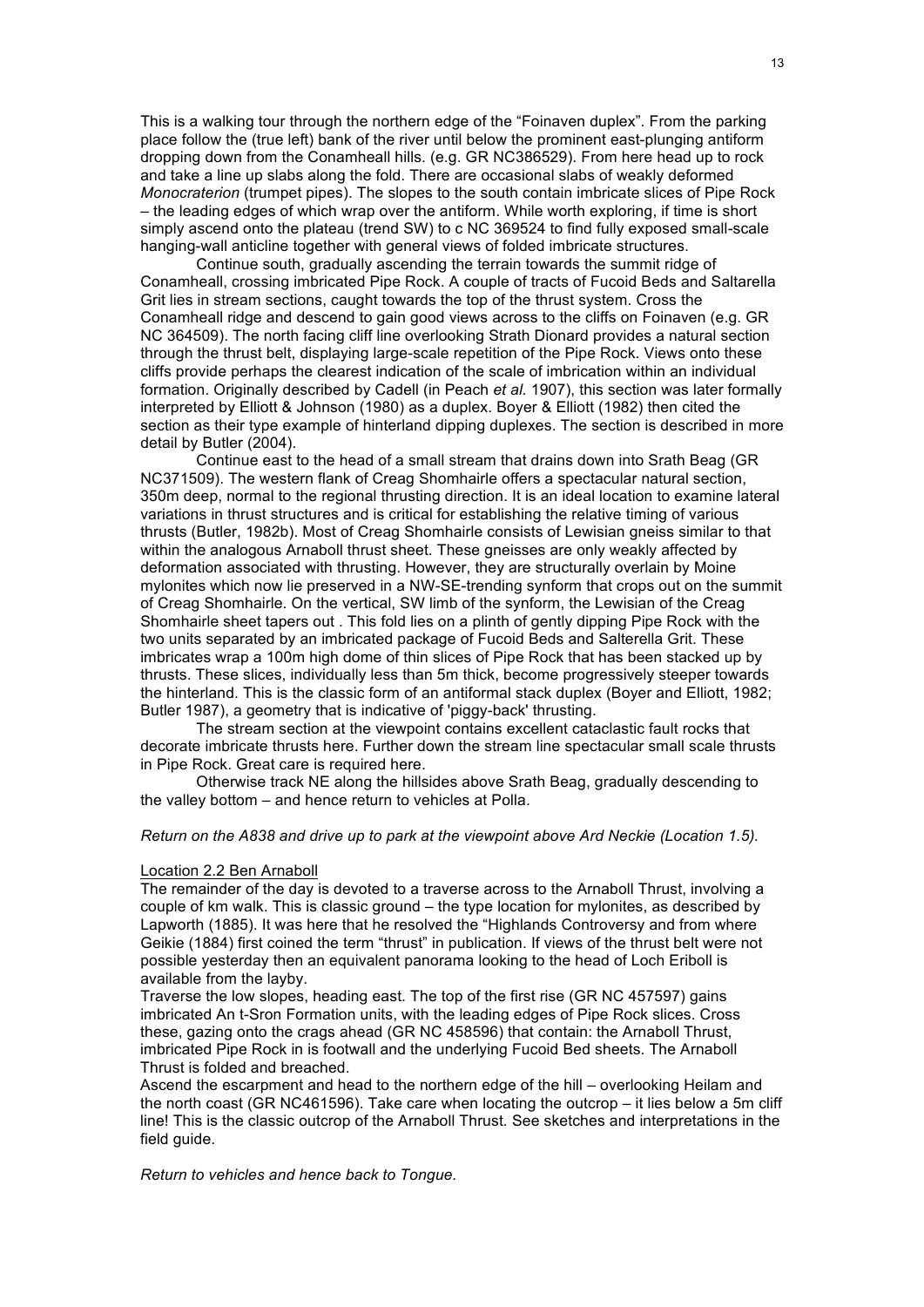Today's geology is devoted to ductile thrust tectonics seen in outcrops of the Moine Thrust Sheet. The north Sutherland coast offers the best transect through what is commonly interpreted to be the ductile equivalents to the imbricate thrusts found in the Moine Thrust Belt (Barr et al., 1986; Butler 1986, reviewed by Butler, 2010). The deformation involves the Moine metasediments (chiefly psammites but with local pelitic sections), together with orthogneisses that are now generally considered to be their basement, essentially equivalent to the Lewisian. Minor mafic intrusions exist within the section, of controversial age relative to the deformation. Km-wide ductile shear zones with associated folds interleave Moine and Lewisian rocks. The metamorphic grade decreases form east to west, a trend that continues within the Moine thrust Belt itself. The detailed geology is covered by the BGS memoir to the Tongue area (Holdsworth et al., 2001).

*From Tongue cross the causeway on the A836 and turn north through the hamlet of Melness. Park at the cross-roads about 2 km after the small quay (GR NC580643). The crag adjacent to the road fork contains Moine psammites which preserve, locally, cross-bedding. The units*  are form a N-facing fold pair. The fold hinge line plunge broadly parallel to the regional *stretching lineation. Now walk down the lane 700m to Portvasgo (GR NC585650).*

### Location 3.1 Portvasgo

The coast section running east from Portvasgo is characterised by E-dipping flaggy psammites. Closer inspection reveals the flagginess reflects an intense deformation foliation. The outcrops are a potentially good analogues for mid-crustal shear zones imaged on deep seismic reflection profiles, and for tracts of crust that responsible for seismic anisotropy detected in teleseismic receiver functions.

We can explore this transect. The key components include:

The main linear and planar components. These are best studied on the slabs at Portvasgo itself.

The pod (GR NC586650). This is accessible at low-tide by scrambling along the shore. An eye-shaped pod lies embedded within the foliated Moine psammites – a low-strain lozenge within the shear zone. It contains a prominent mafic sheet that cross-cuts bedded in the psammites but becomes concordant and strongly foliated outside the pod. Holdsworth et al. (2001) interpret this to be a distinct "microdiorite suite" that was emplaced during shearing. The interpretation favoured here is that the basic intrusions pre-date all deformation and that the pod represents a pair of highly developed and modified flanking-folds (i.e. the mafic intrusion deformed heterogeneously and low-strain parts preserve halos of the original intrusive relationships, including only weakly deformed wall-rocks). The mafic units boudinage, implying greater syn-kinematic competence than the surrounding psammites. However, at high strain the mafic units become entrained into a strongly foliated biotitehornblende schist onto which strain has localised, an example of reaction enhanced ductility. Intrafolial folds. Take the old track east around the next zawn to cliff-line that faces west (GR NC587650). This has spectacular sets of tight, similar folds, with axial surfaces essentially parallel to the regional deformation foliation. Hinges plunge ESE, down regional stretching lineation.

Garnet micaschist. The bench above the folded psammite contains a thin layer of garnet biotite schist with extensional crenulation cleavage.

Hack up across moorland, passing low outcrops. Traverse the ground to the east to a 3m high crag (GR NC 585645) containing prominent sheath folds (Alsop & Holdsworth, 2004). And then return to vehicles and drive down to the small carpark (GR NC574647) overlooking the sandy bay. Descend to the low outcrops at the back of the beach. Here there are deformed basal Moine conglomerates. In general the shapes are strongly oblate but there is a prominent stretching lineation. This might stimulate discussion about strain state, deformation history and kinematics. If time permits we can head up the hillside to find spectacular quartzrod linear fabrics.

*Return to the A838, pass back through Tongue. Take the minor road north to Torrisdale and park above the bay. Take the path to the Borgie river, crossing the bridge and continuing around to low-lying outcrops beyond the dunes.*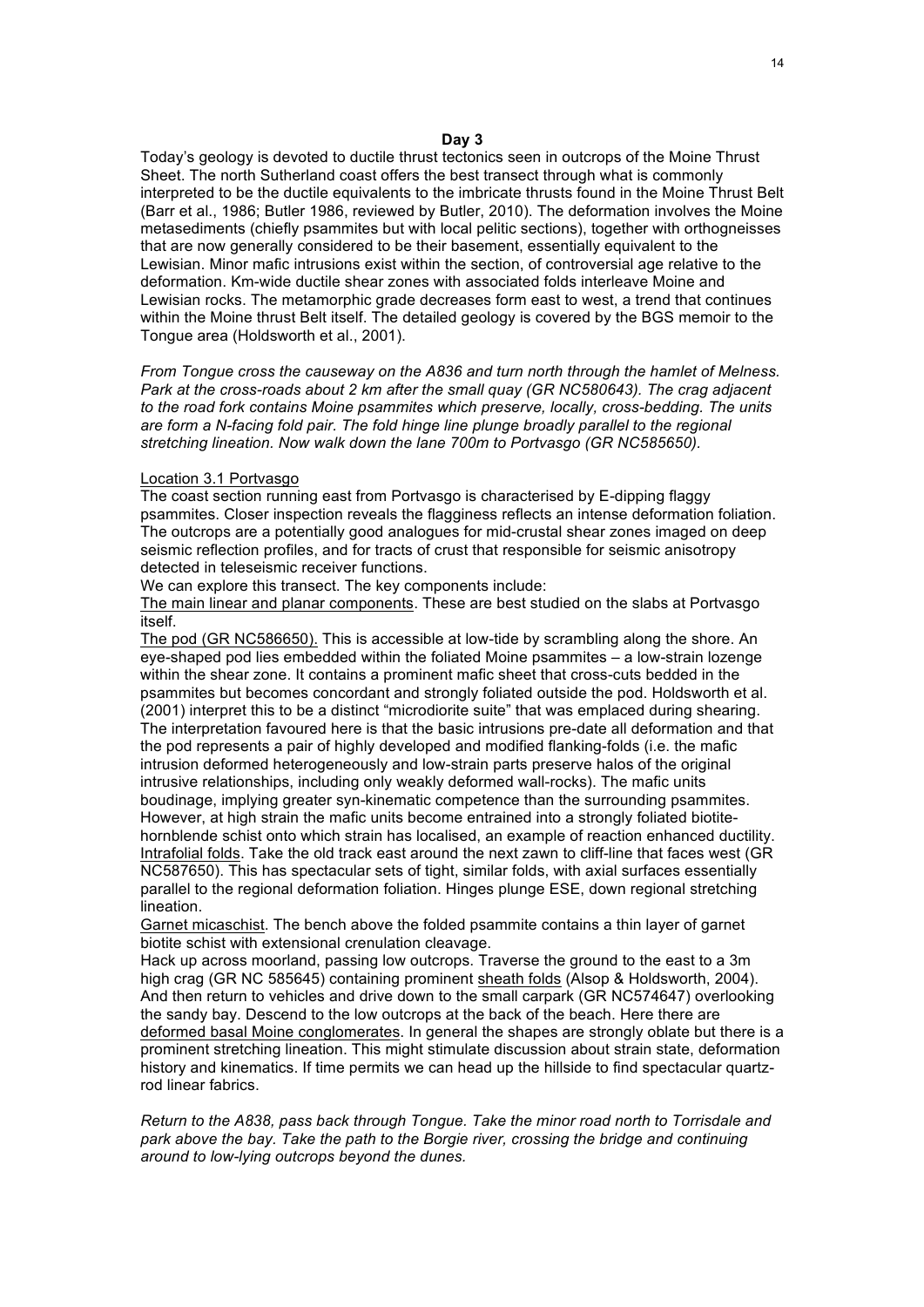### Location 3.2 Torrisdale Bay (Druim Chuibhe)

Outcrops of the Naver Thrust Sheet, with highly defomed amphibolite-facies Moine metasediments (plus ?Lewisianoid" basement) with syn-kinematic granitic pegmatite sheets (the Torrisdale Vein Complex; Holdsworth et al (2001). Migmatites here are dated 467±10 Ma (U-Pb SHRIMP zircon ages; Kinny et al. 1999). Ductile fabrics are reworked into a NNW-SSE striking foliation with gently SSE-plunging lineation. We can examine deformation controls on the fractional crystallisation of the pegmatites and their relationship to ductile deformation in the country rocks.

# *Selected references*

### **Geological Overview:**

Butler, R.W.H. 2010. The role of thrust tectonic models in understanding the structural evolution of NW Scotland. In: Law, R.D., Butler, R.W.H., Holdsworth, R., Krabbendam, M. and Strachan R. (editors) *Continental Tectonics and Mountain Building: The Legacy of Peach and Horne.* Geological Society of London, Special Publications, **335**, 293-320.

Evans, D., Graham, C., Armour, A. & Bathurst, P. 2003. *The Millennium Atlas: petroleum geology of the central and northern North Sea.* Geological Society of London.

Goodenough, K.M. and Krabbendam, M. (editors) 2011. *A Geological Excursion Guide to the North-West Highlands of Scotland*. Co-published by National Museums of Scotland Enterprises and Edinburgh Geological Society. ISBN 978 1 905267 53 8, 228 pp.

Law, R.D. and Johnson, M.R.W. 2010. Microstructures and crystal fabrics of the Moine thrust zone and Moine nappe: history of research and changing tectonic interpretations. *In:* Law, R.D., Butler, R.W.H., Holdsworth, R., Krabbendam, M. and Strachan, R.A. (editors) *Continental Tectonics and Mountain Building - The Legacy of Peach and Horne*. Geological Society, London, Special Publication, **335**, 443-503.

Law, R.D., Butler, R.W.H., Holdsworth, R., Krabbendam, M. and Strachan R. (editors) 2010. *Continental Tectonics and Mountain Building: The Legacy of Peach and Horne.* Geological Society of London, Special Publications, **335**, 872 pp. ISBN: 978-1-86239-300-4, 872 pp.

Mendum, J.R., Barber, A.J., Butler, R.W.H., Flinn, D., Goodenough, K.M., Krabbendam, M., Park, R.G. & Stewart, A.D. (editors) 2009. *Lewisian, Torridonian and Moine rocks of Scotland*. Geological Conservation Review Series, Joint Nature Conservation Committee, Peterborough.

Peach, B.N., Horne, J., Gunn, W., Clough, C.T., Hinxman, L.W. and Teall, J.J.H. 1907. *The Geological Structure of the North West Highlands.* British Geological Survey Memoir, 668pp.

Strachan, R.A., Alsop, G.I., Friend, C.R.L. and Miller, S. (editors) 2010. *A Geological Excursion Guide to Moine Geology of the Northern Highlands of Scotland.* Co-published by National Museums of Scotland Enterprises and Edinburgh Geological Society. ISBN 978 1 905267 33 0, 297 pp.

Strachan, R.A., Holdsworth, R.E., Krabbendam, M. and Alsop, G.I. 2010. The Moine Supergroup of NW Scotland: insights into the analysis of polyorogenic supracrustal sequences. In: Law, R.D., Butler, R.W.H., Holdsworth, R., Krabbendam, M. and Strachan R. (editors) *Continental Tectonics and Mountain Building: The Legacy of Peach and Horne.* Geological Society of London, Special Publications, **335**, 103-120.

Wheeler, J., Park, R.G., Rollinson, H.R. and Beach, A. 2010. The Lewisian Complex: insights into deep crustal evolution. In: Law, R.D., Butler, R.W.H., Holdsworth, R., Krabbendam, M. and Strachan R. (editors) *Continental Tectonics and Mountain Building: The Legacy of Peach and Horne.* Geological Society of London, Special Publications, **335**, 51-79.

Wilson, R.W., Holdsworth, R.E., Wild, L.E., McCaffrey, K.J.W., England, R.W., Imber, J. and Strachan, R.A. 2010. Basement-influenced rifting and basin development: a reappraisal of post-Caledonian faulting patterns in the North Coast Transfer Zone, Scotland. In: Law, R.D.,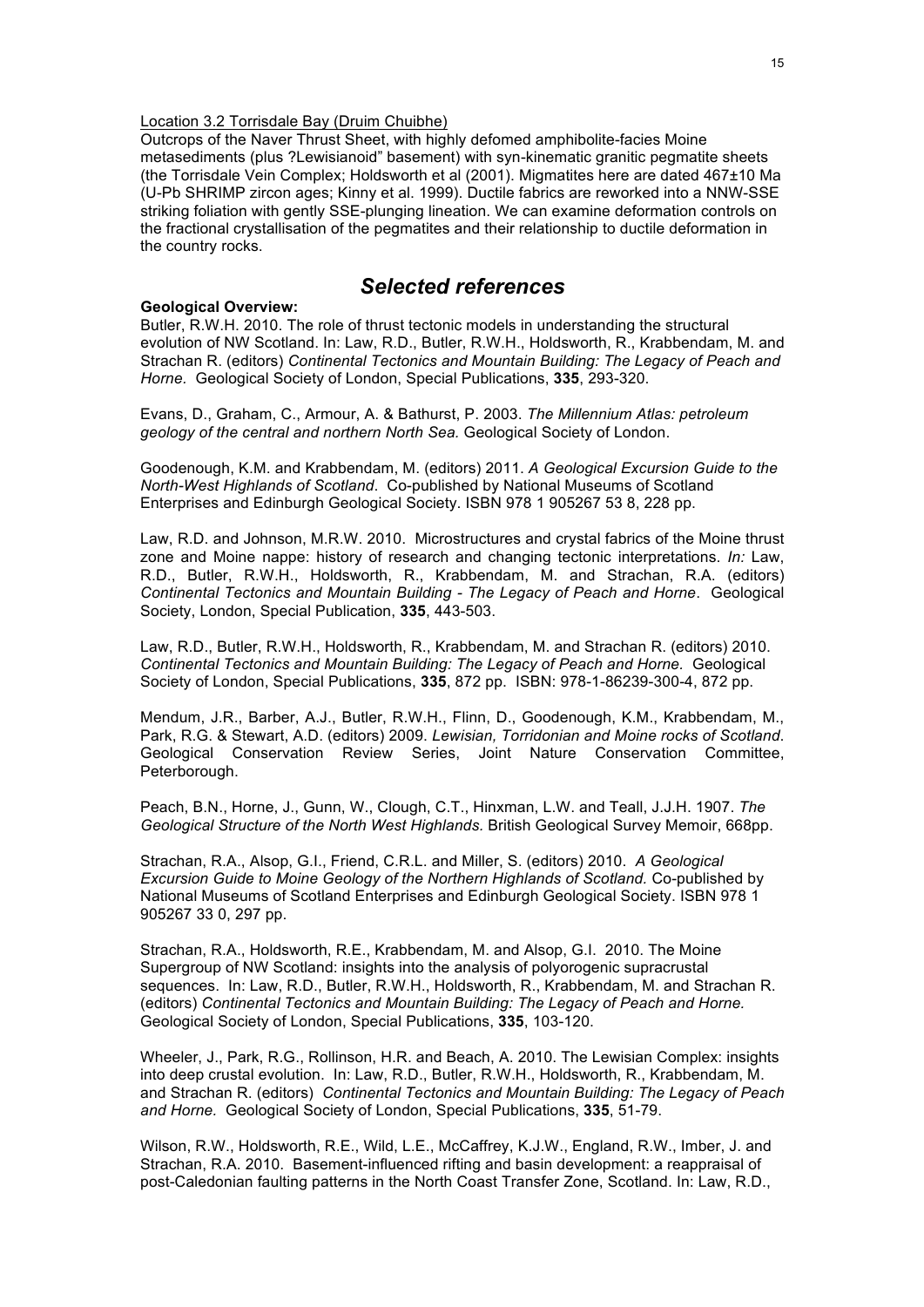Butler, R.W.H., Holdsworth, R., Krabbendam, M. and Strachan R. (editors) *Continental Tectonics and Mountain Building: The Legacy of Peach and Horne.* Geological Society of London, Special Publications, 335, 795-826.

### **Some specific references**

Alsop, G.I. and Holdsworth, R.E. 2004. The geometry and topology of natural sheath folds: a new tool for structural analysis. *Journal of Structural Geology*, **26**, 1561-1589.

Alsop, G.I., Cheer, D.A., Strachan, R.A., Krabbendam, M., Kinny, P.D., Holdsworth, R.E. and Leslie, A.G. 2010. Progressive fold and fabric evolution associated with regional strain gradients: a case study from across a Scandian ductile thrust nappe. In: Law, R.D., Butler, R.W.H., Holdsworth, R., Krabbendam, M. and Strachan R. (editors) *Continental Tectonics and Mountain Building: The Legacy of Peach and Horne.* Geological Society of London, Special Publications, **335**, 103-120.

Ashley, K.T., Thigpen, J.R. & Law, R.D. 2015. Prograde evolution of the Scottish Caledonides and tectonic implications. *Lithos* 224, 160–178.

Ashley, K.T., Law, R.D & Thigpen, J.R. 2016. Garnet morphology distribution in the northern part of the Moine Supergroup, Scottish Caledonides. J. Metamorphic Geology, 35, 77-94.

Barr, D., Holdsworth, R.E. and Roberts, A.M. 1986. Caledonian ductile thrusting in a Precambrian metamorphic complex: the Moine of north-western Scotland. *Geological Society of America Bulletin*, **97**, 754-764.

Bird, A.F., Thirlwall, M.F. and Strachan, R.A. 2013. Lu-Hf and Sm-Nd dating of metamorphic garnet: evidence for multiple accretion events during the Caledonian orogeny in Scotland. *Journal of the Geological Society, London*, **170**, 301-317.

Butler, R.W.H. 1982. A structural analysis of the Moine Thrust Zone between Loch Eriboll and Foinaven, NW Scotland. *J. Struct. Geol.* **4**, 19-29.

Butler, R.W.H. 1984. Structural evolution of the Moine thrust belt between Loch More and Glendhu, Sutherland. *Scott. J. Geol.* **20**, 161-179.

Butler, R.W.H. 1986. Structural evolution in the Moine of NW Scotland: a Caledonian linked thrust system? *Geological Magazine*, **123**, 1-11.

Butler, R.W.H. 1987. Thrust sequences. *J. Geol. Soc. London,* **144**, 619-634.

Butler, R.W.H. 2004. The nature of 'roof thrusts' in the Moine Thrust Belt, NW Scotland: implications for the structural evolution of thrust belts. *Journal of the Geological Society, London,* **161**, 849-859.

Butler, R. 2004. Mountain Building with Henry Cadell. *Geoscientist* **14** (6), 4-7.

Butler, R.W.H. 2010. Excursion 11: The Moine thrust belt at Loch Eriboll. In: Strachan, R.A., Alsop, G.I., Friend, C.R.L. and Miller, S. (editors). *A Geological Excursion Guide to Moine Geology of the Northern Highlands of Scotland.* Co-published by National Museums of Scotland Enterprises and Edinburgh Geological Society, pp. 191-220

Butler, R.W.H. 2010. The role of thrust tectonic models in understanding the structural evolution of NW Scotland. In: Law, R.D., Butler, R.W.H., Holdsworth, R., Krabbendam, M. and Strachan R. (editors) *Continental Tectonics and Mountain Building: The Legacy of Peach and Horne.* Geological Society of London, Special Publications, **335**, 293-320.

Butler, R.W.H. & Coward, M.P. 1984. Geological constraints, structural evolution and the deep geology of the NW Scottish Caledonides. *Tectonics* **3**, 347-365.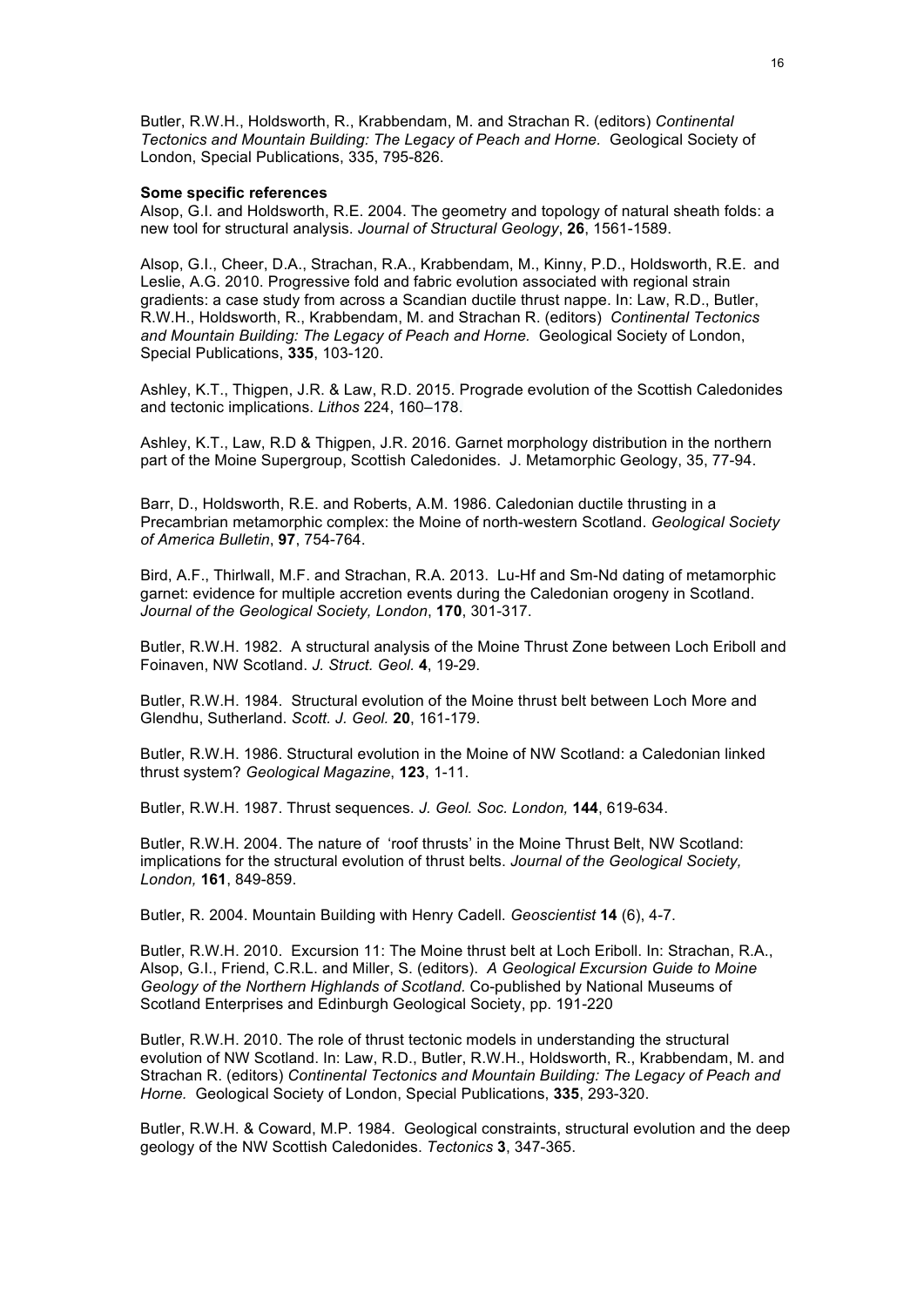Butler, R.W.H., Holdsworth, R.E. and Matthews, S.J. 2006. Styles of basement involvement in the Moine thrust Belt, NW Scotland. In: Mazzoli, S. & Butler, R.W.H. (eds) *Styles of continental contraction*. Geological Society of America Special Paper, 414, 133-150.

Butler, R.W.H., Raine, R. and Smith, P. 2011. Excursion 15: The Moine at Loch Eriboll. In: Goodenough, K.M. and Krabbendam, M. (editors). *A Geological Excursion Guide to the North-West Highlands of Scotland*. Co-published by National Museums of Scotland Enterprises and Edinburgh Geological Society, pp. 181-197.

Cadell, H. M. 1888. Experimental researches in mountain building. *Transactions of the Royal Society, Edinburgh*, 35, 337–357

Callaway, C. 1983. The age of the newer gneissic rocks of the northern Highlands*. Quarterly Journal of the Geological Society of London*, **39**, 355-414.

Christie, 1963. The Moine Thrust Zone in the Assynt region Northwest Scotland. *University of California Publications in Geological Sciences*, **40**, 345-440**.**

Coward, M.P. 1980. The Caledonian thrust and shear zones of NW Scotland. *Journal of Structural Geology*, **2**, 11-17.

Coward, M.P. 1984. A geometrical study of the Arnaboll and Heilam thrust sheets, NW of Ben Arnaboll, Sutherland*. Scottish Journal of Geology*, **20**, 87-106.

Coward, M.P. 1985. The thrust structures of southern Assynt, Moine thrust zone. *Geological Magazine*, **122**,1-13.

Dayan, H. 1981. *Deformation studies of the folded mylonites of the Moine Thrust, Eriboll District, NW Scotland.* Unpublished PhD thesis, University of Leeds.

Elliott, D. and Johnson, M.R.W. 1980. Structural evolution in the northern part of the Moine Thrust Zone, NW Scotland. *Transactions of the Royal Society of Edinburgh: Earth Sciences,* **71**, 69-96.

Elmore, R.D., Burr, R., Engel, M., Parnell, J. 2010. Paleomagnetic dating of fracturing using breccia veins in Durness Group carbonates, NW Scotland. *Journal of Structural Geology*, **32**, 1933-1942.

Friend, C. & Kinny, P. 2004. A reappraisal of the Lewisian Gneiss Complex: geochronological evidence for its tectonic assembly from disparate terranes in the Proterozoic. *Contributions to Mineralogy and Petrology*, **142**, 198–218.

Geikie, A. 1884. The crystalline rocks of the Scottish Highlands. *Nature*, **30**, 29-31.

Goodenough, K. and Krabbendam, M. 2010. Excursion 6: Knockan Crag and the Knockan Klippen. In: Goodenough, K.M. and Krabbendam, M. (editors). *A Geological Excursion Guide to the North-West Highlands of Scotland*. Co-published by National Museums of Scotland Enterprises and Edinburgh Geological Society, pp. 93-100.

Goodenough, K M, Park, R.G., Krabbendam, M., Myers, J.S., Wheeler, J., Loughlin, S.C., Crowley, Q.G., Friend, C.R.L., Beach, A., Kinny, P.D. and Graham, R.H. 2010. The Laxford Shear Zone: an end-Archaean terrane boundary? In: Law, R.D., Butler, R.W.H., Holdsworth, R., Krabbendam, M. and Strachan R. (editors) *Continental Tectonics and Mountain Building: The Legacy of Peach and Horne.* Geological Society of London, Special Publications, 335, 103-120.

Halliday, A. N., Aftalion, M., Parsons, I., Dickin, A. P. & Johnson, M. R. W. 1987. Synorogenic alkaline magmatism and its relation to the Moine thrust zone and the thermal state of the lithosphere in NW Scotland. *Journal of the Geological Society, London*, **144**, 611–618.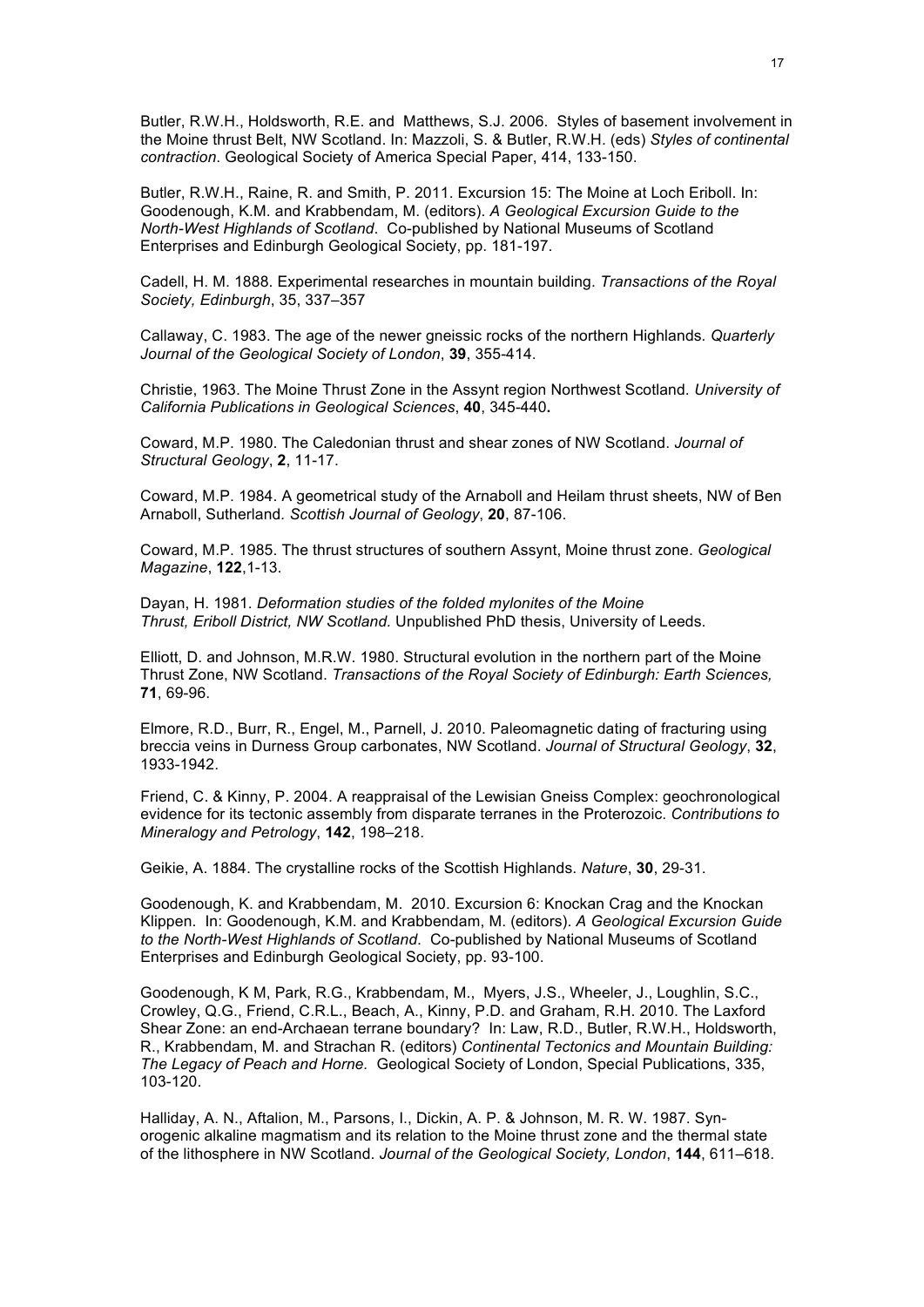Hippler, S.J. 1989. *Fault rock evolution and fluid flow in sedimentary basins.* Unpublished PhD thesis, University of Leeds.

Hippler, S.J. & Knipe, R.J. 1990. The evolution of cataclastic fault rocks from a pre-existing mylonite . *In:* Knipe, R.J. and Rutter, E.H. (editors) *Deformation Mechanisms, Rheology and Tectonics.* Geological Society, London, Special Publications, **54**, 71-79.

Holdsworth, R. & Strachan, R. 2010. Excursion 12: Durness and Faraid Head. In: Strachan, R.A., Alsop, G.I., Friend, C.R.L. and Miller, S. (editors). *A Geological Excursion Guide to Moine Geology of the Northern Highlands of Scotland.* Co-published by National Museums of Scotland Enterprises and Edinburgh Geological Society, pp. 221-220-230.

Holdsworth, R. E., Alsop, G. I. & Strachan, R. A. 2007. Tectonic stratigraphy and structural continuity of the northernmost Moine Thrust Zone and Moine Nappe, Scottish Caledonides. In: Ries, A. C., Butler, R. W. H. & Graham, R. H. (eds) *Deformation of the Continental Crust: The Legacy of Mike Coward*. Geological Society, London, Special Publications, **272**, 121– 142.

Holdsworth, R.E., Strachan, R.A. & Alsop, G.I. 2001. *Geology of the Tongue District.* Memoirs of the British Geological Survey. HMSO, London.

Holdsworth, R.E., Strachan, R.A., Alsop, G.I., Grant, C.J. & Wilson, R.W., 2006. Thrust sequences and the significance of low-angle, out-of-sequence faults in the northernmost Moine Nappe and Moine Thrust Zone, NW Scotland. *Journal of the Geological Society, London* **163**, 801-814.

Kinny, P.D., Friend, C.R.L., Strachan, R.A., Watt, G.R. and Burns, I.M. 1999. U-Pb geochronology of regional migmatites in East Sutherland, Scotland: evidence for crustal melting during the Caledonian orogeny. *Journal of the Geological Society, London,* **156**, 1143-1152.

Krabbendam, M., Bonsor, H., Horstwood, S.A. & Rivers, T. 2017. Tracking the evolution of the Grenvillian foreland basin: constraints from sedimentology and detrital zircon and rutile in the Sleat and Torridon groups, Scotland. *Precamb. Res.* **295**, 67-89.

Kronenburg A.K. and Wolfe, G.H. 1990. Fourier transform infrared spectroscopy determinations of intragranular water content in quartz bearing rocks: implications for hydrolytic weakening in the laboratory and within the earth. *Tectonophysics*, **172**, 255-271.

Kruhl, J.H., 1998, Reply: Prism- and basal-plane parallel subgrain boundaries in quartz: a microstructural geothermobarometer. *Journal of Metamorphic Geology*, **16**, 142-146.

Kinny, P.D. and Friend, C.R.L. 1997. U/Pb isotopic evidence for the accretion of different crustal blocks to form the Lewisian complex of northwest Scotland. *Contributions to Mineralogy and Petrology*, **129**, 326-340.

Lapworth, C. 1883. On the structure and metamorphism of the rocks of the Durness-Eriboll district. *Proceedings of the Geological Association*, **8**, 438–442.

Lapworth, C. 1985. The Highland Controversy in British Geology. *Nature*, 32, 558-559.

Law, R.D., Knipe, R.J. and Dayan, H. 1984. Strain path partitioning within thrust sheets: microstructural and petrofabric evidence from the Moine thrust zone at Loch Eriboll, NW Scotland. *Journal of Structural Geology*, **6**, 477-497.

Law, R.D., Casey, M. and Knipe, R.J. 1986. Kinematic and tectonic significance of microstructures and crystallographic fabrics within quartz mylonites from the Assynt and Eriboll regions of the Moine thrust zone, NW Scotland. *Transactions of the Royal Society of Edinburgh: Earth Sciences*, 77, 99-126.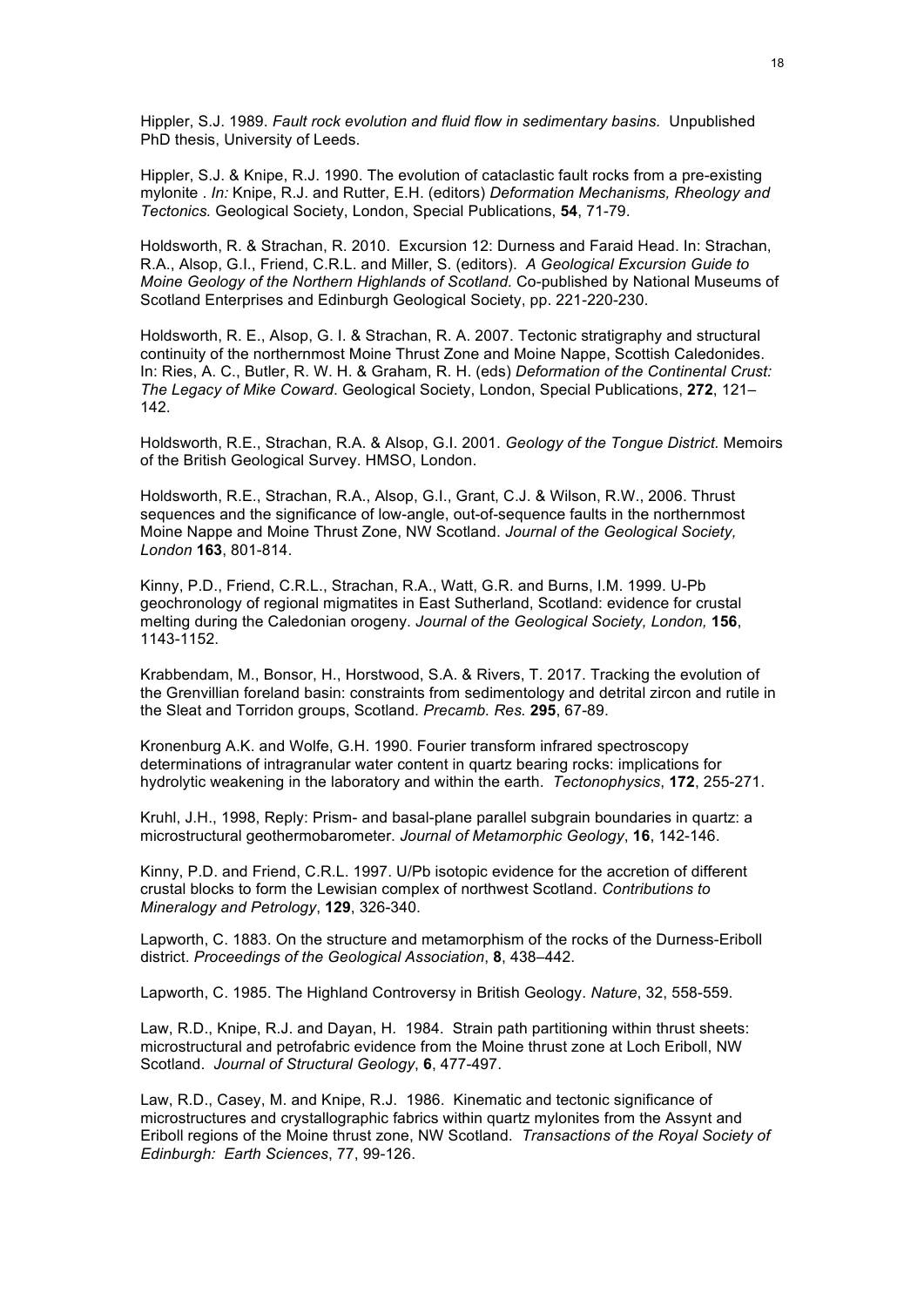Law, R.D., Mainprice, D., Casey, M., Lloyd, G.E., Knipe, R.J., Cook, B. & Thigpen, J.R. 2010. Moine thrust zone mylonites at the Stack of Glencoul: I - microstructures, strain and influence of recrystallization on quartz crystal fabric development. *In:* Law, R.D., Butler, R.W.H., Holdsworth, R., Krabbendam, M. and Strachan, R.A. (editors) *Continental Tectonics and Mountain Building - The Legacy of Peach and Horne*. Geological Society, London, Special Publication, 335, 543-577.

Law, R.D. 2014. Deformation thermometry based on quartz *c*-axis fabrics and recrystallization microstructures: A review. *Journal of Structural Geology*, 66, 129–161

Law, R.D. 2010. Moine thrust zone mylonites at the Stack of Glencoul: II - results of vorticity analyses and their tectonic significance. *In:* Law, R.D., Butler, R.W.H., Holdsworth, R., Krabbendam, M. and Strachan, R.A. (editors) *Continental Tectonics and Mountain Building - The Legacy of Peach and Horne*. Geological Society, London, Special Publication, 335, 579- 602.

Law, R., Butler, R., Goodenough, K. and Krabbendam, M. 2011. Excursion 11: Glencoul. In: Goodenough, K.M. and Krabbendam, M. (editors). *A Geological Excursion Guide to the North-West Highlands of Scotland*. Co-published by National Museums of Scotland Enterprises and Edinburgh Geological Society, pp. 136-144.

Lloyd, G.E., Law, R.D. and Schmid, S.M. 1987. A spherical electron channeling pattern map for quartz petrofabric analysis: correction and verification. *Journal of Structural Geology*, **9**, 251-254.

Lloyd, G.E., Ferguson, C.C. and Law, R.D. 1987. Discriminatory petrofabric analysis of quartz rock using S.E.M. Electron Channeling. *Tectonophysics*, **135**, 243-249.

McClay, K.R. & Coward, M.P., 1981. The Moine Thrust Zone: an overview. In: *Thrust and Nappe Tectonics* (edited by McClay, K.R. & Price, N.J.), Geological Society, London, Special Publications, 9, 241-260.

McLeish, A.J. 1971. Strain analysis of deformed Pipe Rock in the Moine Thrust Zone, northwest Scotland. *Tectonophysics*, **2**, 469-503.

Mendum, J.R. 1976. A strain study of the Strathan Conglomerate, North Scotland. Scottish Journal of Geology, **12**, 135-146.

Mendum, J.R. 2009. Port Vasgo - Strathan Bay. *In*: Mendum, J.R., Barber, A.J., Butler, R.W.H., Flinn, D., Goodenough, K.M., Krabbendam, M., Park, R.G. & Stewart, A.D. (editors) *Lewisian, Torridonian and Moine rocks of Scotland*. Geological Conservation Review Series, Joint Nature Conservation Committee, Peterborough, 372-381.

Oldroyd, D. R. 1990. *The Highlands Controversy*. Chicago University Press, Chicago.

Peach, B., Horne, J., Gunn, W., Clough, C.T., Hinxman, L.W.. & Cadell, H. M. 1888. Report on the recent work of the Geological Survey in the Northwest Highlands of Scotland, based on the field notes and maps of Messrs B.N. Peach, J. Horne, W. Gunn, C.T. Clough, L.W. Hinxman & H.M. Cadell. *Quarterly Journal of the Geological Society, London*, **44**, 378–441.

Raine, R., Smith, P., Holdsworth, R. and Strachan, R. 2011. Excursion 14: Durness, Balnakeil Bay and Faraid Head. In: Goodenough, K.M. and Krabbendam, M. (editors). *A Geological Excursion Guide to the North-West Highlands of Scotland*. Co-published by National Museums of Scotland Enterprises and Edinburgh Geological Society, pp. 161-180.

Rathbone, P.A., Coward, M.P. and Harris, A.L. 1983. Cover and basement: a contrast in style and fabrics. In: Harris, L.D. & Williams, H. (eds) *Tectonics and geophysics of mountain chains*. Geological Society of America Memoir, 158, 213-223.

Soper, N.J. & Barber, A.J. 1982. A model for the deep structure of the Moine Thrust Zone.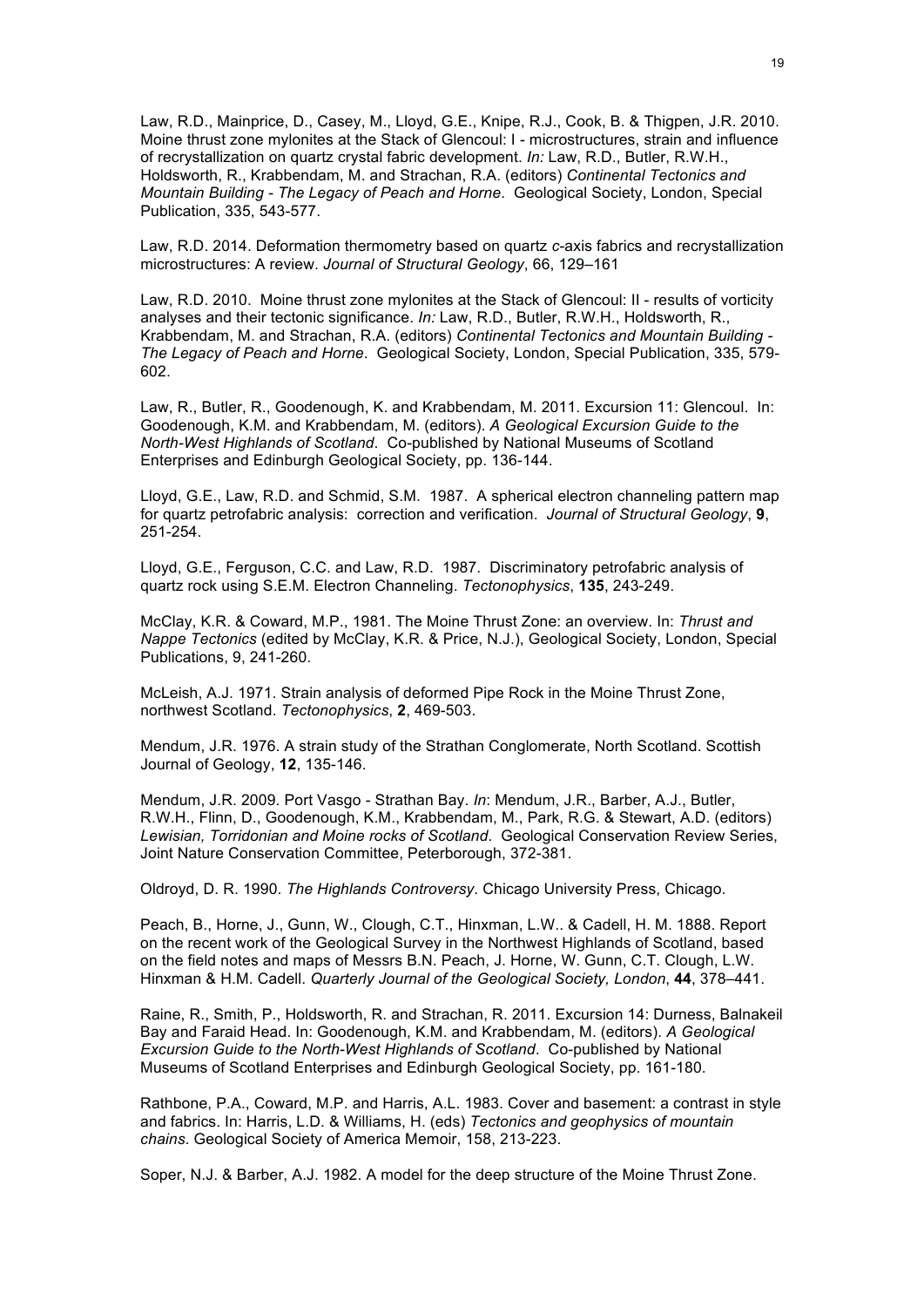*Journal of the Geological Society, London*, **139**, 127–138.

Soper, N.J. & Wilkinson, P. 1975. The Moine Thrust and Moine Nappe at Loch Eriboll, Sutherland. *Scott. J. Geol.*, **11**, 339–359.

Stipp, M., Stunitz, H., Heilbronner, R. and Schmid, S.M. 2002. The eastern Tonale fault zone; a "natural laboratory" for crystal plastic deformation of quartz over a temperature range from 250 to 700 degrees C. *Journal of Structural Geology*, **24**, 1861-1884.

Strachan, R., Holdsworth, R., Friend, C., Burns, I. and Alsop, I. 2010. Excursion 13: North Sutherland. In: Strachan, R.A., Alsop, G.I., Friend, C.R.L. and Miller, S. (editors). *A Geological Excursion Guide to Moine Geology of the Northern Highlands of Scotland.* Copublished by National Museums of Scotland Enterprises and Edinburgh Geological Society, pp. 231-265.

Sutton, J. & Watson, J.V. 1951. The pre-Torridonian metamorphic history of the Loch Torridon and Scourie areas in the north-west Highlands, and its bearing on the chronological classification of the Lewisian. *Q. J. Geol. Soc., London*, **106**, 241–308.

Teall, J.J.H. 1918. Dynamic metamorphism: a review, mainly personal. *Proc. Geol. Ass.*, **29**,  $1 - 15$ .

Thigpen, J.R., Law, R.D., Lloyd, G.E., Brown, S.J. and Cook, B. 2010. Deformation temperatures, vorticity of flow and strain symmetry in the Loch Eriboll mylonites, NW Scotland: Implications for kinematic and structural evolution of the northernmost Moine thrust zone. *In:* Law, R.D., Butler, R.W.H., Holdsworth, R., Krabbendam, M. & Strachan, R. (editors) *Continental Tectonics and Mountain Building - The Legacy of Peach and Horne*. Geological Society, London, Special Publications, 335, 623-662.

Thigpen, J.R., Law, R.D., Lohen, C., G.E., Strachan, R., Tracy, Lloyd, R.J., Roth, B.L., Gatewood, S. and Brown, S. 2013. Thermal structure and tectonic evolution of the Scandian orogenic wedge, Scottish Caledonides: Integrating geothermometry, deformation temperatures, and kinematic-thermal modeling. *J. Metamorphic Geology*, 31, 813–842.

Thigpen, J.R., Ashley, K.T., Law, R.D. 2017, in press. Evaluating kinematic displacement rate effects on transient thermal processes in thrust belts using coupled thermomechanical finiteelement models. In: Law, R.D., Thigpen, J.R., Merschat, A., Stowell, H. (editors), *Linkages and Feedbacks in Orogenic Process*. Geological Society of America Memoir, No 213.

White, S.H. 1998. Fault rocks from Ben Arnaboll, Moine thrust Zone, NW Scotland. *In:* Snoke, A.W., Tullis, J. & Todd, V.R. (editors) *Fault Related Rocks: A Photographic Atlas*. Princeton, New Jersey, 382-391.

White, S.H. 2010. Mylonites: Lessons from Eriboll. *In:* Law, R.D., Butler, R.W.H., Holdsworth, R., Krabbendam, M. & Strachan, R.A. (editors) *Continental Tectonics and Mountain Building - The Legacy of Peach and Horne*. Geological Society, London, Special Publication, 335, 505-542.

White, S.H., Evans, D.J. and Zhong, D.L. 1982. Fault rocks of the Moine Thrust Zone: microstructures and textures of selected mylonites. *Textures and Microstructures*, 5, 33-61.

Wibberley, C. A. J. 2005. Initiation of basement thrust detachments by fault-zone reaction weakening. In: Bruhn, D. & Burlini, L. (eds) *High-Strain Zones: Structures and Physical Properties*. Geological Society, London, Special Publications, 245, 347–372.

Wibberley, C.A.J. & Butler, R.W.H. 2010. Structure and internal deformation of the Arnaboll Thrust Sheet, north-west Scotland: implications for strain localization in thrust belts. *In:* Law, R.D., Butler, R.W.H., Holdsworth, R., Krabbendam, M. & Strachan, R.A. (editors) *Continental Tectonics and Mountain Building - The Legacy of Peach and Horne*. Geological Society, London, Special Publication, 335, 321-333.